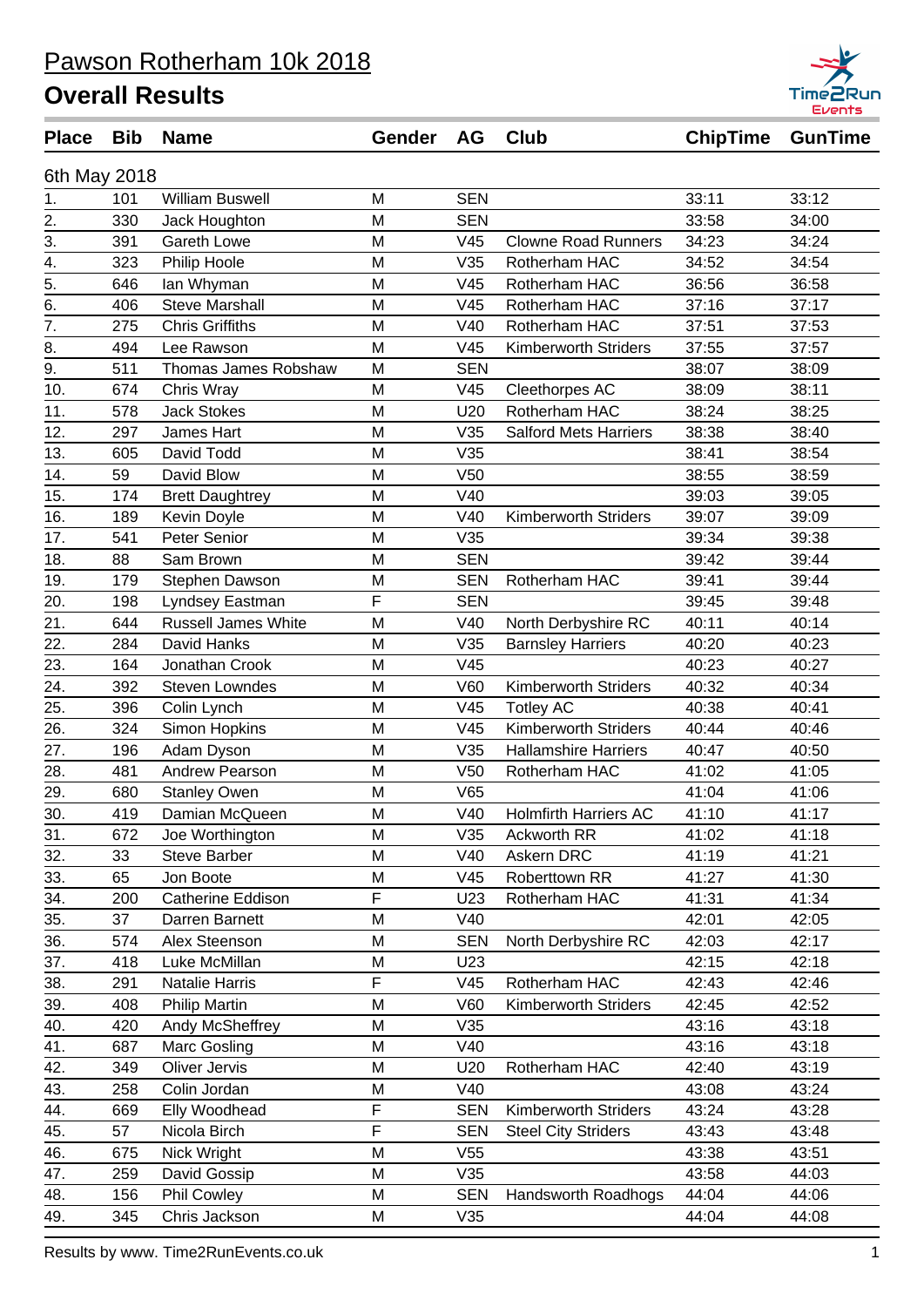

| <b>Place</b> | <b>Bib</b> | <b>Name</b>                 | Gender | AG              | <b>Club</b>                 | <b>ChipTime</b> | <b>GunTime</b> |
|--------------|------------|-----------------------------|--------|-----------------|-----------------------------|-----------------|----------------|
| 50.          | 530        | Gavin Sanderson             | M      | V40             | Kingstone RC                | 44:01           | 44:16          |
| 51.          | 372        | <b>Richard Knight</b>       | M      | V35             |                             | 44:15           | 44:21          |
| 52.          | 243        | Mark Andrew Gladwin         | M      | V40             | <b>Hallamshire Harriers</b> | 44:18           | 44:23          |
| 53.          | 224        | James Fletcher              | M      | V40             | <b>Steel City Striders</b>  | 44:20           | 44:26          |
| 54.          | 352        | Daniel Johnson              | M      | <b>SEN</b>      |                             | 44:26           | 44:34          |
| 55.          | 161        | Joseph Croft                | M      | <b>SEN</b>      | <b>Kimberworth Striders</b> | 44:35           | 44:38          |
| 56.          | 348        | <b>Tim Jervis</b>           | M      | V <sub>50</sub> |                             | 44:00           | 44:39          |
| 57.          | 121        | Keith Charles               | M      | V40             |                             | 45:02           | 45:05          |
| 58.          | 629        | <b>Richard Ward</b>         | M      | <b>SEN</b>      |                             | 45:10           | 45:17          |
| 59.          | 683        | Abbie Smith                 | F      | <b>SEN</b>      |                             | 44:23           | 45:20          |
| 60.          | 554        | <b>James Silvester</b>      | M      | V35             |                             | 45:06           | 45:22          |
| 61.          | 100        | Craig Burrows               | M      | V35             | Sheffield RC                | 45:16           | 45:26          |
| 62.          | 540        | <b>Malcolm Senior</b>       | M      | V65             | <b>Kimberworth Striders</b> | 45:30           | 45:33          |
| 63.          | 434        | Nick Milne                  | M      | <b>SEN</b>      |                             | 45:39           | 45:42          |
| 64.          | 467        | Sean O'Connor               | M      | V35             |                             | 45:06           | 45:49          |
| 65.          | 489        | Lydia Race                  | F      | <b>SEN</b>      | <b>Barnsley AC</b>          | 45:46           | 45:49          |
| 66.          | 562        | Joshua Smith                | M      | <b>SEN</b>      |                             | 45:41           | 45:55          |
| 67.          | 459        | <b>David Nuttall</b>        | M      | V <sub>55</sub> | Rotherham HAC               | 45:58           | 46:06          |
| 68.          | 621        | Sean Walker                 | M      | <b>SEN</b>      |                             | 46:07           | 46:09          |
| 69.          | 143        | John Comrie                 | M      | V <sub>50</sub> | Rotherham HAC               | 46:09           | 46:12          |
| 70.          | 486        | Rebecca Platts              | F      | V40             | Rotherham HAC               | 46:08           | 46:14          |
| 71.          | 205        | Simon Ellis                 | M      | V40             | <b>Steel City Striders</b>  | 46:11           | 46:16          |
| 72.          | 516        | <b>Neil Rose</b>            | M      | V45             |                             | 46:18           | 46:23          |
| 73.          | 163        | <b>Jeff Crofts</b>          | M      | V <sub>55</sub> |                             | 46:27           | 46:31          |
| 74.          | 316        | James Holloway              | M      | V40             | Danum Harriers              | 46:26           | 46:32          |
| 75.          | 211        | <b>Andrew Etches</b>        | M      | V40             |                             | 46:08           | 46:34          |
| 76.          | 45         | <b>Steven Beasley</b>       | M      | V <sub>50</sub> | Kingstone RC                | 46:25           | 46:36          |
| 77.          | 138        | <b>Michael Coling</b>       | M      | V <sub>50</sub> |                             | 45:32           | 46:36          |
| 78.          | 360        | lain Kane                   | M      | V45             |                             | 46:30           | 46:45          |
| 79.          | 11         | Dave Allemby                | M      | V60             | <b>Barnsley AC</b>          | 46:42           | 46:45          |
| 80.          | 545        | Neil Shaw                   | M      | V45             | Rotherham HAC               | 46:45           | 46:51          |
| 81.          | 506        | Mark Robinson               | M      | V40             | Kimberworth Striders        | 46:49           | 46:52          |
| 82.          | 283        | David Hanifin               | M      | V35             |                             | 46:41           | 47:03          |
| 83.          | 188        | <b>Clive Downing</b>        | M      | V55             | <b>Steel City Striders</b>  | 47:02           | 47:04          |
| 84.          | 645        | Philip Whittaker            | M      | <b>SEN</b>      |                             | 46:49           | 47:08          |
| 85.          | 237        | Paul Gent                   | M      | V40             |                             | 46:49           | 47:09          |
| 86.          | 440        | James Moore                 | M      | <b>SEN</b>      |                             | 47:04           | 47:10          |
| 87.          | 637        | Lee Weatherall              | M      | V <sub>45</sub> | <b>Kimberworth Striders</b> | 47:04           | 47:11          |
| 88.          | 512        | Amy Roden                   | F      | V35             |                             | 47:09           | 47:15          |
| 89.          | 413        | Paul Maude                  | M      | V <sub>55</sub> | <b>Team Manvers</b>         | 47:12           | 47:16          |
| 90.          | 366        | Lee Kendrick                | M      | <b>SEN</b>      |                             | 46:56           | 47:22          |
| 91.          | 199        | <b>Andrew Eblet</b>         | M      | V45             |                             | 46:56           | 47:28          |
| 92.          | 485        | <b>Howard Platt</b>         | M      | V <sub>50</sub> | <b>Kimberworth Striders</b> | 46:52           | 47:29          |
| 93.          | 279        | <b>Nick Hails</b>           | M      | V40             | <b>Steel City Striders</b>  | 47:27           | 47:44          |
| 94.          | 99         | Tom Burns                   | M      | <b>SEN</b>      | <b>Kimberworth Striders</b> | 47:48           | 47:52          |
| 95.          | 69         | Kelvin Bowskill             | M      | V65             | Penistone FRAC              | 47:48           | 47:54          |
| 96.          | 682        | Sarah Kimpton               | F      | <b>SEN</b>      |                             | 47:23           | 47:58          |
| 97.          | 446        | Jamie Morton                | M      | V45             | Rotherham HAC               | 47:23           | 48:00          |
| 98.          | 431        | Zora Millington             | F      | V40             |                             | 47:57           | 48:02          |
| 99.          | 377        | <b>Bartholomew Lawrence</b> | M      | <b>SEN</b>      |                             | 47:05           | 48:07          |
|              |            |                             |        |                 |                             |                 |                |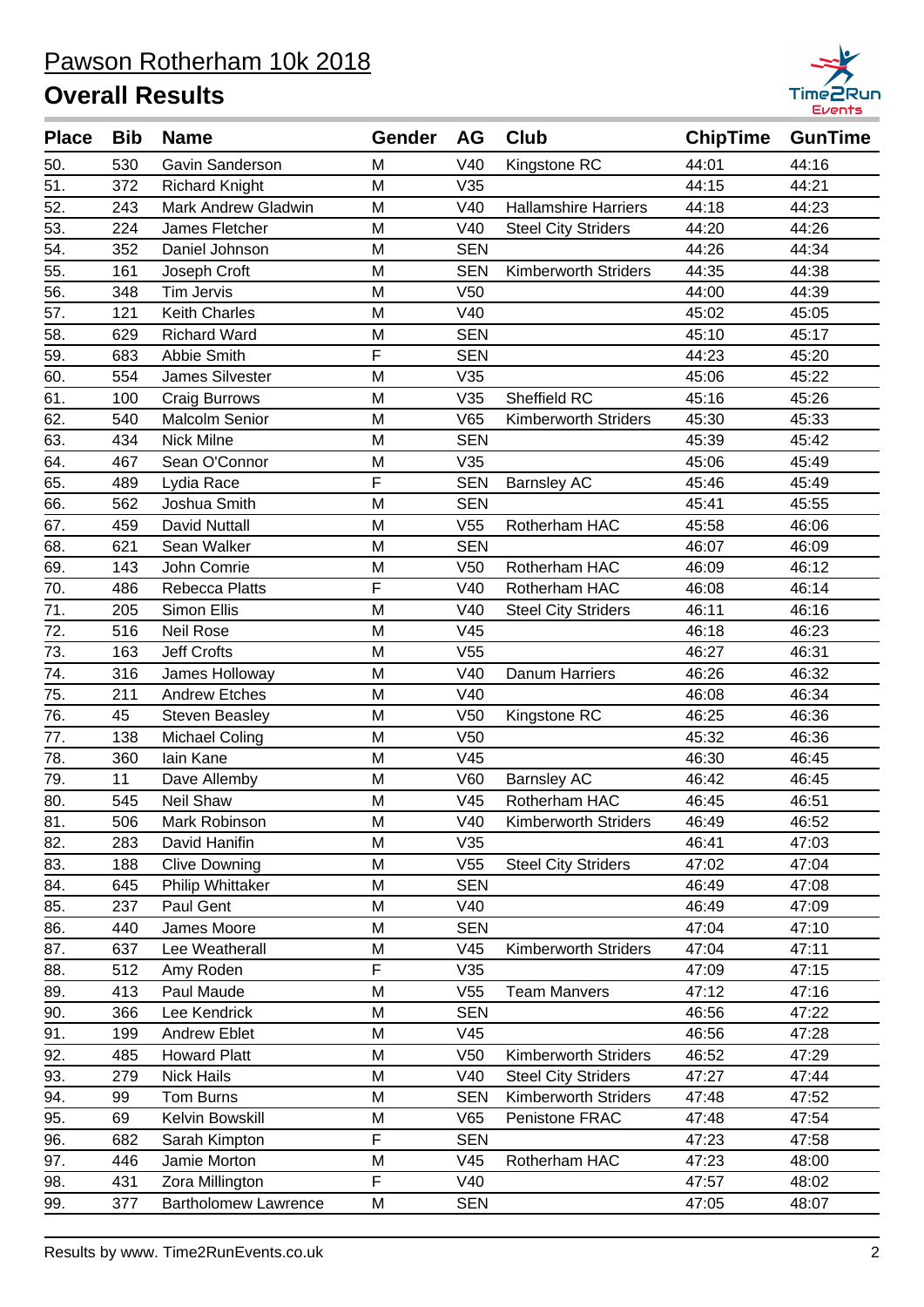

| <b>Place</b> | <b>Bib</b> | <b>Name</b>               | Gender | AG              | <b>Club</b>                   | <b>ChipTime</b> | <b>GunTime</b> |
|--------------|------------|---------------------------|--------|-----------------|-------------------------------|-----------------|----------------|
| 100.         | 242        | Jamie Gilbert             | M      | V35             |                               | 47:52           | 48:07          |
| 101.         | 571        | <b>Gavin Stacey</b>       | M      | V40             |                               | 48:00           | 48:08          |
| 102.         | 591        | Nigel Taylor              | M      | V35             |                               | 47:15           | 48:20          |
| 103.         | 592        | Mathew Taylor             | M      | <b>SEN</b>      |                               | 47:45           | 48:26          |
| 104.         | 173        | Julie Darigala            | F      | V45             | Penistone FPR                 | 48:21           | 48:26          |
| 105.         | 136        | <b>Robert Cocker</b>      | M      | <b>SEN</b>      |                               | 48:13           | 48:35          |
| 106.         | 549        | Natalie Sheldon           | F      | <b>SEN</b>      | <b>Kimberworth Striders</b>   | 48:36           | 48:44          |
| 107.         | 664        | Kat Wisniewski            | F      | V35             |                               | 48:31           | 48:45          |
| 108.         | 572        | <b>Roger Stanley</b>      | M      | V60             |                               | 48:28           | 48:47          |
| 109.         | 147        | Neil Cooper               | M      | V40             |                               | 48:43           | 48:52          |
| 110.         | 137        | Paul Coggins              | M      | V <sub>50</sub> |                               | 48:29           | 49:00          |
| 111.         | 570        | <b>Michael Stables</b>    | M      | V35             | Rotherham HAC                 | 49:10           | 49:11          |
| 112.         | 20         | Matthew Asbridge          | M      | V45             | Rotherham HAC                 | 49:07           | 49:16          |
| 113.         | 387        | Jenny Lingrell            | F      | V45             |                               | 49:11           | 49:18          |
| 114.         | 410        | John Mate                 | M      | V45             |                               | 49:13           | 49:25          |
| 115.         | 301        | Jill Stephanie Hassan     | F      | V <sub>50</sub> |                               | 49:27           | 49:31          |
| 116.         | 528        | <b>Christian Sanders</b>  | M      | V45             |                               | 48:38           | 49:31          |
| 117.         | 640        | Josh Webster              | M      | <b>SEN</b>      |                               | 48:58           | 49:32          |
| 118.         | 385        | <b>Christopher Lilley</b> | M      | V35             | Kimberworth Striders          | 49:21           | 49:42          |
| 119.         | 457        | Darryl Nield              | M      | V <sub>50</sub> |                               | 49:19           | 49:43          |
| 120.         | 325        | Gavin Hopson              | M      | V40             |                               | 49:43           | 49:51          |
| 121.         | 415        | Rachael Mayston           | F      | V45             | Penistone FPR                 | 49:47           | 49:54          |
| 122.         | 568        | Sarfaraz Sobhani          | M      | V40             |                               | 49:35           | 49:55          |
| 123.         | 145        | Paul Constable            | M      | V <sub>50</sub> |                               | 49:42           | 49:55          |
| 124.         | 634        | Samantha Watling          | F      | <b>SEN</b>      |                               | 49:48           | 49:55          |
| 125.         | 68         | <b>Matthew Boucher</b>    | M      | V40             |                               | 48:57           | 49:57          |
| 126.         | 569        | Jerry Spencer             | M      | V65             |                               | 49:53           | 49:58          |
| 127.         | 12         | Lloyd Allen               | M      | V45             |                               | 49:56           | 50:01          |
| 128.         | 667        | <b>Steve Woodcock</b>     | M      | <b>SEN</b>      |                               | 49:57           | 50:02          |
| 129.         | 510        | John Robinson             | M      | V40             |                               | 50:06           | 50:08          |
| 130.         | 203        | <b>Melanie Edwards</b>    | F      | V40             | <b>Kimberworth Striders</b>   | 50:00           | 50:09          |
| 131.         | 602        | Andrew Tibenham           | M      | V45             |                               | 50:13           | 50:16          |
| 132.         | 636        | Katie Watson              | F      | V40             |                               | 50:03           | 50:16          |
| 133.         | 458        | Michael Noone             | M      | V40             | <b>Kimberworth Striders</b>   | 50:16           | 50:24          |
| 134.         | 656        | Joseph Willey             | M      | V45             |                               | 50:20           | 50:24          |
| 135.         | 132        | Jamie Clayton             | M      | U23             |                               | 49:19           | 50:26          |
| 136.         | 551        | Michael Shutt             | M      | <b>SEN</b>      |                               | 49:28           | 50:26          |
| 137.         | 616        | Jamie Underwood           | M      | V40             |                               | 50:15           | 50:33          |
| 138.         | 206        | David Elvin               | M      | <b>SEN</b>      |                               | 49:58           | 50:37          |
| 139.         | 584        | Liam Swann                | M      | U20             |                               | 50:02           | 50:40          |
| 140.         | 217        | lain Farrell              | M      | V45             |                               | 49:52           | 50:40          |
| 141.         | 152        | Stephen Cotter            | M      | V55             | Rotherham HAC                 | 50:03           | 50:41          |
| 142.         | 71         | Ashleigh Bowskill         | F      | <b>SEN</b>      | Penistone FPR                 | 50:35           | 50:42          |
| 143.         | 234        | <b>Kevin Garretty</b>     | M      | V45             | Kimberworth Striders          | 50:34           | 50:42          |
| 144.         | 185        | Sian Dickinson            | F      | V35             | Sheffield RC                  | 50:26           | 50:42          |
| 145.         | 461        | Michael O'Brien           | M      | V35             |                               | 50:10           | 50:54          |
| 146.         | 525        | John Ryan                 | M      | V <sub>50</sub> |                               | 50:21           | 51:04          |
| 147.         | 447        | Hayden Mounsher           | M      | V45             | Vegan Runners                 | 50:48           | 51:07          |
| 148.         | 42         | Ashley Cooper Barwick     | M      | V45             | <b>Rother Valley Swallows</b> | 51:03           | 51:20          |
| 149.         | 320        | Adrian Holyhead           | M      | V <sub>50</sub> | Kimberworth Striders          | 51:08           | 51:22          |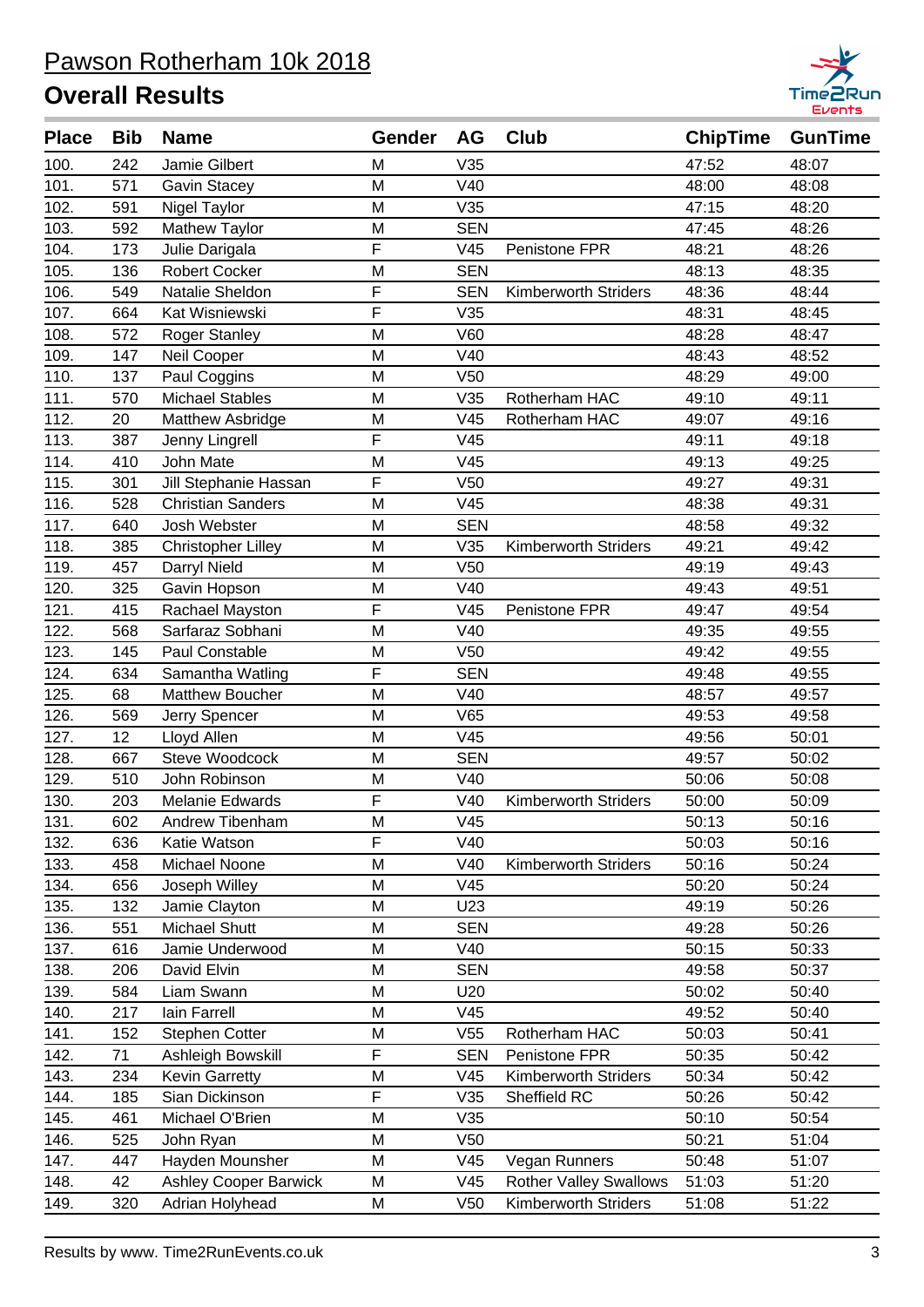

| <b>Place</b> | <b>Bib</b>     | <b>Name</b>                    | <b>Gender</b> | AG              | Club                        | <b>ChipTime</b> | <b>GunTime</b> |
|--------------|----------------|--------------------------------|---------------|-----------------|-----------------------------|-----------------|----------------|
| 150.         | 277            | Philip Haigh                   | M             | V60             |                             | 51:00           | 51:23          |
| 151.         | 180            | <b>Mark Deakin</b>             | M             | V <sub>50</sub> |                             | 50:34           | 51:25          |
| 152.         | 210            | Neil Esposito                  | M             | V35             |                             | 50:58           | 51:34          |
| 153.         | 272            | Andrew Gregory                 | M             | V35             |                             | 50:55           | 51:38          |
| 154.         | 411            | <b>Jude Matthews</b>           | F             | V35             | Penistone FRAC              | 51:30           | 51:38          |
| 155.         | 177            | <b>Christopher Davis-Smith</b> | M             | <b>SEN</b>      |                             | 51:02           | 51:43          |
| 156.         | 89             | <b>MIke Brown</b>              | M             | V <sub>45</sub> | <b>Clowne Road Runners</b>  | 51:16           | 51:43          |
| 157.         | 23             | Alexander Atkinson             | M             | U23             |                             | 50:58           | 51:45          |
| 158.         | 435            | <b>Brian Miranda</b>           | M             | V <sub>50</sub> |                             | 51:30           | 51:47          |
| 159.         | 78             | Marc Broadhead                 | M             | <b>SEN</b>      |                             | 51:27           | 51:48          |
| 160.         | 677            | Helen Wright                   | F             | V35             | Penistone FPR               | 51:43           | 51:49          |
| 161.         | 380            | <b>Glynn Leaning</b>           | M             | V <sub>55</sub> |                             | 51:17           | 51:49          |
| 162.         | 29             | Alan Ball                      | M             | V35             |                             | 51:43           | 51:50          |
| 163.         | 371            | Andrew Kitchen                 | M             | V45             | Sheffield Tri Club          | 51:37           | 51:55          |
| 164.         | 663            | Wayne Winfindale               | M             | V45             |                             | 51:43           | 52:04          |
| 165.         | 428            | Gemma Micklethwaite            | F             | <b>SEN</b>      | <b>Barnsley AC</b>          | 52:08           | 52:16          |
| 166.         | 469            | <b>Glynn Parker</b>            | M             | V <sub>50</sub> |                             | 52:08           | 52:23          |
| 167.         | 470            | <b>Jack Parker</b>             | M             | <b>SEN</b>      |                             | 52:08           | 52:23          |
| 168.         | 604            | Sam Todd                       | M             | <b>SEN</b>      |                             | 51:16           | 52:24          |
| 169.         | 142            | Kevin Colton                   | M             | V60             |                             | 51:34           | 52:29          |
| 170.         | 77             | Lucia Brighelli                | F             | <b>SEN</b>      |                             | 52:26           | 52:32          |
| 171.         | 255            | Keith Gordon                   | M             | V65             | Penistone FPR               | 52:29           | 52:39          |
| 172.         | 315            | Leigh Hodgson                  | M             | V35             |                             | 52:11           | 52:42          |
| 173.         | 264            | Charlie Grayson                | M             | V35             |                             | 52:33           | 52:44          |
| 174.         | 105            | Matthew Cadman                 | M             | V35             |                             | 51:57           | 52:45          |
| 175.         | 594            | Paul Teather                   | M             | V40             |                             | 52:51           | 52:53          |
| 176.         | 580            | <b>Chris Storey</b>            | M             | <b>SEN</b>      |                             | 51:56           | 52:56          |
| 177.         | 555            | Adam James Skelton             | M             | V40             |                             | 52:13           | 52:56          |
| 178.         | 114            | Dean Catley                    | M             | V40             | <b>Kimberworth Striders</b> | 52:54           | 53:06          |
| 179.         | 488            | <b>Christopher Race</b>        | M             | V <sub>50</sub> |                             | 52:09           | 53:09          |
| 180.         | 432            | <b>Richard Millns</b>          | M             | V45             | <b>Kimberworth Striders</b> | 53:02           | 53:11          |
| 181.         | 289            | <b>Ricky Harper</b>            | M             | <b>SEN</b>      |                             | 52:45           | 53:21          |
| 182.         | 628            | <b>Brent Ward</b>              | M             | V40             |                             | 52:48           | 53:24          |
| 183.         | 520            | Joanne Rowan                   | F             | V45             |                             | 52:38           | 53:24          |
| 184.         | 529            | <b>Nick Sanders</b>            | M             | V <sub>50</sub> |                             | 52:31           | 53:24          |
| 185.         | 108            | <b>Ben Cantrell</b>            | M             | <b>SEN</b>      |                             | 53:08           | 53:26          |
| 186.         | 581            | Max Stuart                     | M             | <b>SEN</b>      |                             | 53:04           | 53:28          |
| 187.         | 160            | Sue Croft                      | F             | V <sub>50</sub> | Killamarsh Kestrels         | 53:38           | 53:43          |
| 188.         | 490            | Leanne Race                    | F             | V45             | <b>Kimberworth Striders</b> | 53:38           | 53:43          |
| 189.         | 347            | Michael Jell                   | M             | V <sub>50</sub> | <b>Kimberworth Striders</b> | 53:25           | 53:47          |
| 190.         | 193            | Sean Dunphy                    | M             | V45             |                             | 53:36           | 53:54          |
| 191.         | 17             | <b>Tony Amies</b>              | M             | V <sub>55</sub> |                             | 52:46           | 53:59          |
| 192.         | 336            | Andrew Hull                    | M             | V <sub>50</sub> |                             | 53:37           | 54:05          |
| 193.         | 3              | Olivia Abell                   | F             | U23             |                             | 53:50           | 54:09          |
| 194.         | 154            | Gareth Coulson                 | M             | V45             |                             | 53:55           | 54:14          |
| 195.         | 536            | <b>Richard Scott</b>           | M             | V50             |                             | 53:24           | 54:14          |
| 196.         | 593            | Philip Taylor                  | M             | V35             | <b>Tickhill DRC</b>         | 54:10           | 54:25          |
| 197.         | $\overline{4}$ | Lee Abell                      | M             | V45             |                             | 54:10           | 54:28          |
| 198.         | 236            | Nathan Gee                     | M             | V35             |                             | 53:48           | 54:32          |
| 199.         | 369            | Luke Killeen                   | M             | V35             |                             | 54:06           | 54:34          |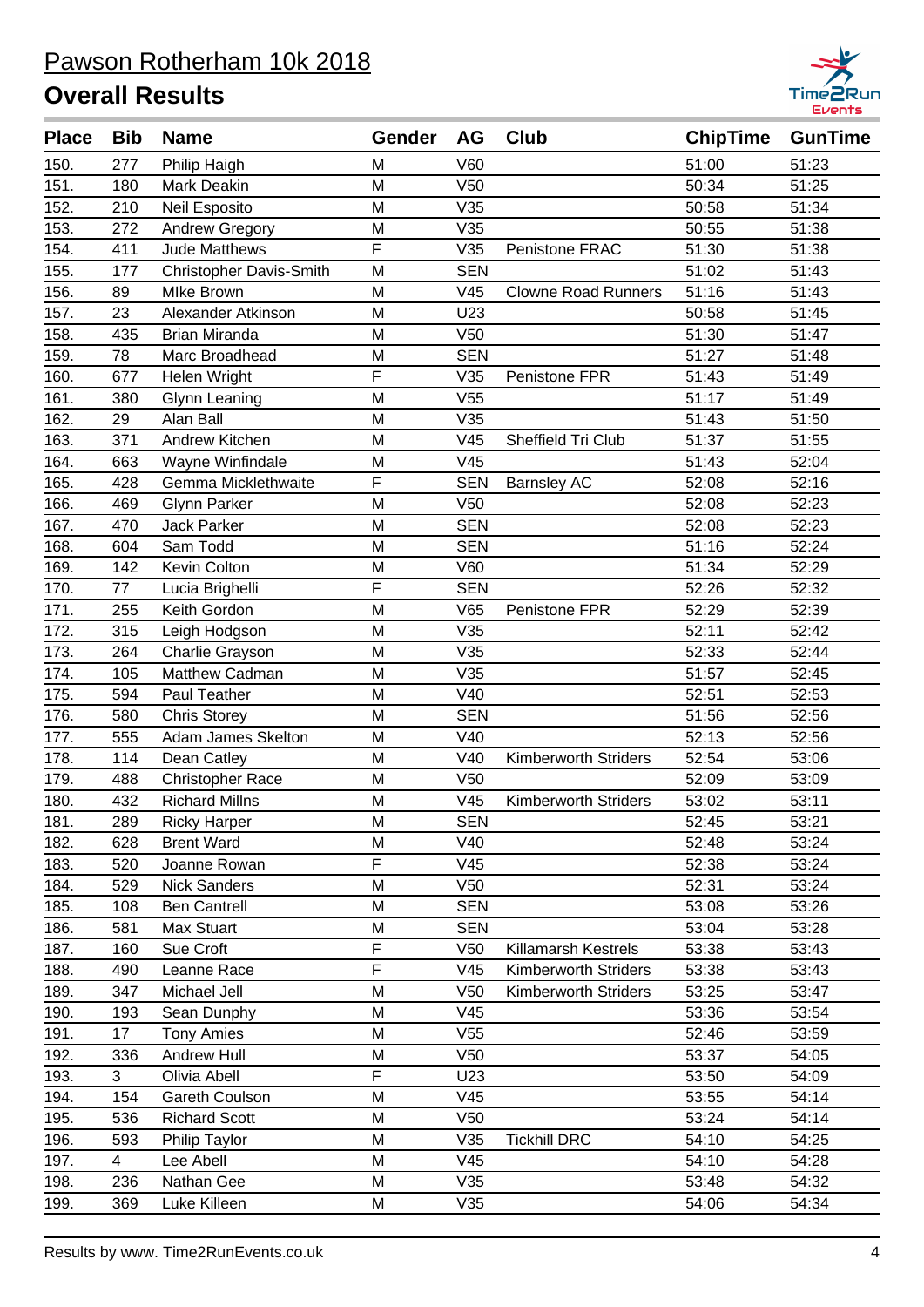

| <b>Place</b> | <b>Bib</b> | <b>Name</b>            | Gender                  | AG              | <b>Club</b>                 | <b>ChipTime</b> | <b>GunTime</b> |
|--------------|------------|------------------------|-------------------------|-----------------|-----------------------------|-----------------|----------------|
| 200.         | 521        | Craig Royston          | M                       | V40             |                             | 54:17           | 54:35          |
| 201.         | 563        | Tom Smith              | M                       | V40             |                             | 54:05           | 54:35          |
| 202.         | 127        | <b>Matthew Churton</b> | M                       | V45             |                             | 53:59           | 54:39          |
| 203.         | 395        | Faye Lund              | F                       | V40             | <b>Barnsley AC</b>          | 54:35           | 54:43          |
| 204.         | 120        | <b>Thomas Charles</b>  | M                       | V65             | Rotherham HAC               | 54:43           | 54:45          |
| 205.         | 197        | Fiona Earl             | F                       | V45             | <b>Kimberworth Striders</b> | 54:38           | 54:46          |
| 206.         | 305        | Matt Hesketh           | M                       | U23             |                             | 54:40           | 54:46          |
| 207.         | 650        | James Wilding          | M                       | <b>SEN</b>      |                             | 54:41           | 54:47          |
| 208.         | 539        | <b>Adam Senior</b>     | M                       | <b>SEN</b>      |                             | 53:59           | 54:49          |
| 209.         | 276        | Michael Guy            | M                       | V40             | Avon Valley                 | 54:12           | 54:51          |
| 210.         | 557        | Jody Smith             | M                       | V35             | <b>Valley Hill Runners</b>  | 54:37           | 54:52          |
| 211.         | 478        | Nicholas Paulin        | M                       | V40             |                             | 53:37           | 54:54          |
| 212.         | 318        | Michael Stephen Holmes | M                       | V40             |                             | 54:22           | 54:56          |
| 213.         | 384        | <b>Gary Lewis</b>      | M                       | V <sub>55</sub> |                             | 54:43           | 54:58          |
| 214.         | 28         | <b>Martin Bailey</b>   | M                       | V40             |                             | 54:32           | 55:10          |
| 215.         | 139        | <b>Cheryl Collins</b>  | F                       | <b>SEN</b>      | Strideout                   | 54:52           | 55:16          |
| 216.         | 146        | <b>Strafford Cooke</b> | M                       | V45             |                             | 54:16           | 55:19          |
| 217.         | 611        | Jennifer Turner        | F                       | V40             |                             | 54:28           | 55:26          |
| 218.         | 612        | <b>Andrew Turner</b>   | M                       | V <sub>55</sub> |                             | 54:28           | 55:26          |
| 219.         | 14         | Nadine Allott          | F                       | V40             |                             | 54:32           | 55:34          |
| 220.         | 378        | Hannah Lawson          | F                       | <b>SEN</b>      |                             | 54:23           | 55:37          |
| 221.         | 128        | Janet Clark            | $\overline{F}$          | V <sub>50</sub> | <b>Kimberworth Striders</b> | 55:36           | 55:43          |
| 222.         | 362        | Robert Keen            | M                       | <b>SEN</b>      |                             | 54:51           | 55:45          |
| 223.         | 202        | John Edmunds           | M                       | V50             | <b>Steel City Striders</b>  | 55:24           | 55:56          |
| 224.         | 426        | <b>Andrew Merritt</b>  | M                       | <b>SEN</b>      |                             | 55:40           | 55:58          |
| 225.         | 495        | <b>Hazel Reader</b>    | F                       | <b>SEN</b>      |                             | 55:33           | 56:03          |
| 226.         | 124        | lan Chester            | M                       | V40             |                             | 55:22           | 56:06          |
| 227.         | 453        | <b>Gillian Neal</b>    | F                       | V <sub>55</sub> | Rotherham HAC               | 55:58           | 56:10          |
| 228.         | 195        | Michael Dyson          | M                       | <b>SEN</b>      |                             | 55:10           | 56:22          |
| 229.         | 144        | Oli Constable          | M                       | U23             |                             | 55:23           | 56:23          |
| 230.         | 270        | David Greenfield       | M                       | V <sub>55</sub> |                             | 55:33           | 56:32          |
| 231.         | 252        | Jodie Rose Goodall     | F.                      | V35             |                             | 56:09           | 56:32          |
| 232.         | 129        | <b>Ruth Clarke</b>     | F                       | V35             |                             | 56:09           | 56:33          |
| 233.         | 597        | Simon Thake            | M                       | V35             |                             | 55:36           | 56:37          |
| 234.         | 266        | Christopher Greem      | M                       | V <sub>55</sub> |                             | 56:09           | 56:38          |
| 235.         | 350        | Steve Johnson          | M                       | V35             |                             | 56:03           | 56:38          |
| 236.         | 379        | Maxine Leahy           | F                       | V40             |                             | 56:28           | 56:38          |
| 237.         | 614        | Tai Tyler              | F                       | V50             |                             | 55:59           | 56:39          |
| 238.         | 72         | Richard Bradshaw       | M                       | <b>SEN</b>      |                             | 55:30           | 56:45          |
| 239.         | 337        | Peter Humphries        | M                       | V70             | Rotherham HAC               | 56:39           | 56:45          |
| 240.         | 43         | Phil Batchford         | M                       | V45             |                             | 56:20           | 56:45          |
| 241.         | 339        | Tom Hunt               | M                       | U20             | Rotherham HAC               | 56:40           | 57:02          |
| 242.         | 676        | Dave Wright            | M                       | V60             | Rotherham HAC               | 56:40           | 57:04          |
| 243.         | 117        | Karen Chamberlain      | F                       | V35             |                             | 55:49           | 57:07          |
| 244.         | 113        | <b>Phil Caswell</b>    | M                       | V35             |                             | 56:40           | 57:10          |
| 245.         | 25         | Andy Bagshaw           | M                       | <b>SEN</b>      |                             | 56:10           | 57:10          |
| 246.         | 73         | Dave Brady             | M                       | V45             |                             | 56:46           | 57:11          |
| 247.         | 598        | Lauren Thirlwall       | F                       | <b>SEN</b>      |                             | 56:33           | 57:11          |
| 248.         | 168        | Hannah Cummings        | $\overline{\mathsf{F}}$ | <b>SEN</b>      |                             | 56:13           | 57:12          |
| 249.         | 186        | John David Diskin      | M                       | V45             |                             | 56:47           | 57:12          |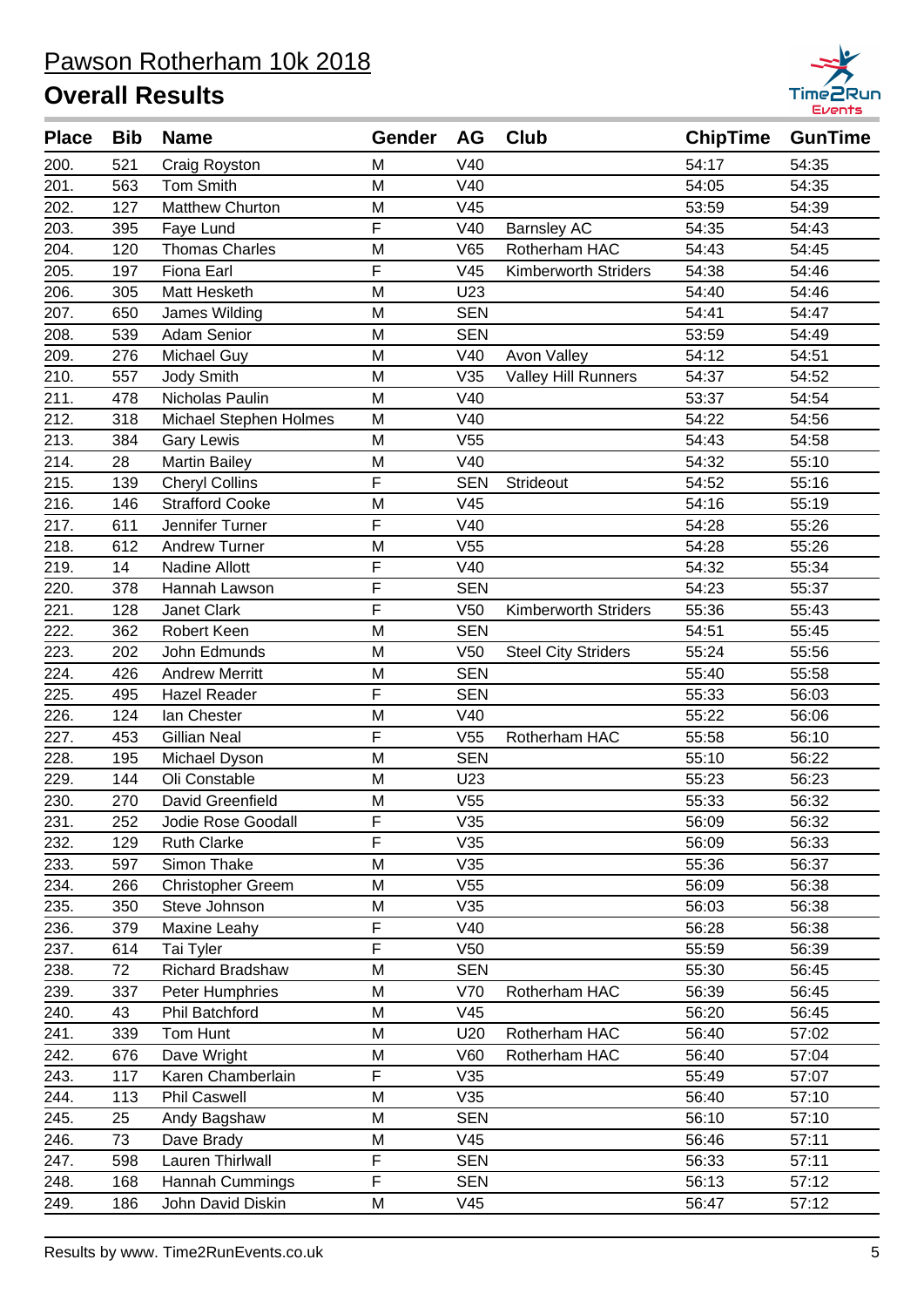

| <b>Place</b> | <b>Bib</b> | <b>Name</b>                 | Gender         | <b>AG</b>       | <b>Club</b>                | <b>ChipTime</b> | <b>GunTime</b> |
|--------------|------------|-----------------------------|----------------|-----------------|----------------------------|-----------------|----------------|
| 250.         | 273        | Gillian Gregory             | F              | V45             |                            | 56:39           | 57:17          |
| 251.         | 501        | Paul Rigg                   | M              | V45             |                            | 56:49           | 57:29          |
| 252.         | 246        | Sean Glossop                | M              | <b>SEN</b>      |                            | 57:29           | 57:35          |
| 253.         | 79         | Dean Broadhead              | M              | U20             |                            | 57:19           | 57:41          |
| 254.         | 657        | Gemma Lee Williamson        | M              | U23             | Sheffield RC               | 57:29           | 57:41          |
| 255.         | 476        | <b>Ashley Paterson</b>      | M              | <b>SEN</b>      |                            | 57:00           | 57:42          |
| 256.         | 365        | <b>Kirsty Kelly</b>         | F              | V35             |                            | 57:20           | 57:43          |
| 257.         | 56         | Sara Birch                  | $\overline{F}$ | V35             |                            | 57:21           | 57:43          |
| 258.         | 304        | Peter Henshaw               | M              | <b>SEN</b>      |                            | 57:08           | 57:44          |
| 259.         | 187        | Johnathan Dixon             | M              | V40             |                            | 56:55           | 57:45          |
| 260.         | 332        | Sean Hudson                 | M              | V35             |                            | 57:09           | 57:49          |
| 261.         | 50         | <b>Michael Bell</b>         | M              | V45             | Rotherham HAC              | 57:37           | 57:52          |
| 262.         | 328        | Luke Horton                 | M              | <b>SEN</b>      |                            | 57:31           | 57:53          |
| 263.         | 500        | Ian Richardson              | M              | V45             |                            | 57:51           | 57:58          |
| 264.         | 610        | Sean Tracey                 | M              | V <sub>50</sub> |                            | 57:50           | 57:58          |
| 265.         | 532        | <b>Carol Sayles</b>         | F              | V45             |                            | 57:33           | 58:03          |
| 266.         | 662        | Daniel Wilson               | M              | <b>SEN</b>      |                            | 57:38           | 58:06          |
| 267.         | 6          | <b>Mohammed Ahmed</b>       | M              | V35             | <b>Steel City Striders</b> | 57:57           | 58:07          |
| 268.         | 311        | Luke Hinchliffe             | M              | <b>SEN</b>      |                            | 57:26           | 58:07          |
| 269.         | 322        | Anne Homer                  | F              | <b>SEN</b>      | Rotherham HAC              | 57:18           | 58:07          |
| 270.         | 233        | Victoria Garnett            | F              | V40             |                            | 57:33           | 58:13          |
| 271.         | 503        | <b>Sally Roberts</b>        | F              | <b>SEN</b>      |                            | 57:33           | 58:15          |
| 272.         | 477        | Ji Pattison-Smith           | M              | <b>SEN</b>      |                            | 57:34           | 58:26          |
| 273.         | 635        | Peter Watling               | M              | V60             |                            | 58:24           | 58:31          |
| 274.         | 278        | Maria Haigh                 | F              | V <sub>50</sub> |                            | 57:41           | 58:32          |
| 275.         | 393        | Colin Loyns                 | M              | V <sub>50</sub> | Maltby R C                 | 58:12           | 58:33          |
| 276.         | 251        | <b>Matthew Goldthorpe</b>   | M              | <b>SEN</b>      |                            | 58:17           | 58:34          |
| 277.         | 103        | Susanne Butterfield         | F              | V35             |                            | 57:26           | 58:34          |
| 278.         | 184        | Simon Dickinson             | M              | V <sub>50</sub> |                            | 57:59           | 58:36          |
| 279.         | 599        | <b>Richard Paul Thomas</b>  | M              | V45             |                            | 58:07           | 58:40          |
| 280.         | 661        | Marcus Wilson               | M              | V60             |                            | 58:08           | 58:45          |
| 281.         | 455        | Garry Needham               | M              | V <sub>50</sub> |                            | 58:11           | 58:52          |
| 282.         | 534        | Katie Scholes               | F              | V35             |                            | 58:04           | 58:54          |
| 283.         | 409        | Jonathan Martin             | M              | V35             |                            | 58:37           | 58:54          |
| 284.         | 354        | Carly Jones                 | F              | V35             |                            | 58:29           | 58:59          |
| 285.         | 27         | <b>Steven Bailey</b>        | M              | V35             |                            | 58:21           | 58:59          |
| 286.         | 52         | <b>Martin Bell</b>          | M              | V40             | Kimberworth Striders       | 58:48           | 59:00          |
| 287.         | 319        | Katherine Holmes            | F              | V <sub>50</sub> |                            | 57:54           | 59:05          |
| 288.         | 546        | Gary Shaw                   | M              | V45             | Kingstone RC               | 59:05           | 59:26          |
| 289.         | 373        | Martin Knight               | M              | V60             | Maltby R C                 | 58:48           | 59:28          |
| 290.         | 472        | Dave Parry                  | M              | V <sub>55</sub> |                            | 58:58           | 59:30          |
| 291.         | 475        | <b>Stuart Neil Paterson</b> | M              | V40             | Kimberworth Striders       | 59:25           | 59:35          |
| 292.         | 558        | Rosie Smith                 | F              | <b>SEN</b>      | <b>Steel City Striders</b> | 59:28           | 59:37          |
| 293.         | 505        | Liz Roberts                 | F              | V35             |                            | 58:41           | 59:42          |
| 294.         | 658        | Jayne Willows               | F              | V40             |                            | 58:25           | 59:43          |
| 295.         | 492        | Saleem Rafiq                | M              | V35             |                            | 58:50           | 59:44          |
| 296.         | 359        | Michael Joynson             | M              | <b>SEN</b>      |                            | 59:06           | 59:46          |
| 297.         | 607        | Jason Tompkin               | M              | V45             |                            | 59:25           | 59:46          |
| 298.         | 544        | <b>Andrew Sharples</b>      | M              | V45             |                            | 58:53           | 59:49          |
| 299.         | 90         | Stephen James Brown         | M              | <b>SEN</b>      |                            | 58:42           | 59:54          |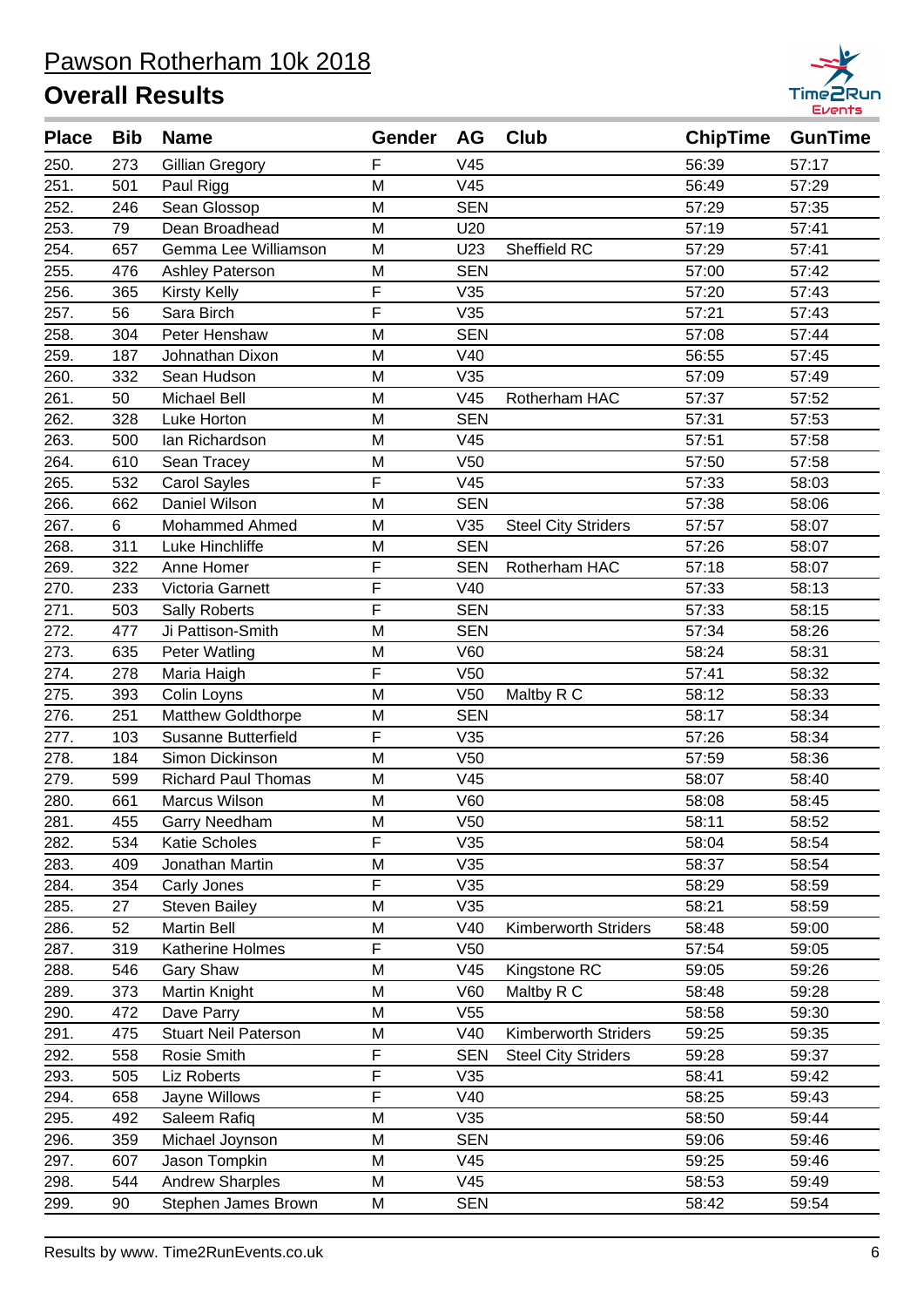

| <b>Place</b> | <b>Bib</b>     | <b>Name</b>                  | Gender         | AG              | <b>Club</b>                 | <b>ChipTime</b> | <b>GunTime</b> |
|--------------|----------------|------------------------------|----------------|-----------------|-----------------------------|-----------------|----------------|
| 300.         | 464            | David Owen                   | M              | V <sub>50</sub> |                             | 58:47           | 59:54          |
| 301.         | 553            | <b>Steve Siddle</b>          | M              | V40             |                             | 59:43           | 59:56          |
| 302.         | 639            | Karen Webster                | F              | V <sub>50</sub> |                             | 59:34           | 59:57          |
| 303.         | 171            | lan Dale                     | M              | V45             |                             | 59:34           | 59:58          |
| 304.         | 229            | Darren Freeman               | M              | <b>SEN</b>      | Rotherham HAC               | 59:54           | 1:00:01        |
| 305.         | 430            | Alison Middleton             | F              | V <sub>50</sub> |                             | 1:00:00         | 1:00:03        |
| 306.         | 376            | Gabriella Lathbury           | F              | <b>SEN</b>      |                             | 59:25           | 1:00:04        |
| 307.         | 122            | Sarah Charlton               | F              | V40             |                             | 1:00:02         | 1:00:05        |
| 308.         | 550            | Kieran Shukla                | M              | U23             |                             | 59:55           | 1:00:09        |
| 309.         | 109            | <b>Philip Carford</b>        | M              | V45             |                             | 59:42           | 1:00:13        |
| 310.         | 679            | Jordan Alan Yates            | M              | <b>SEN</b>      |                             | 59:20           | 1:00:15        |
| 311.         | 170            | <b>Tracy Cutts</b>           | F              | V40             |                             | 59:41           | 1:00:19        |
| 312.         | 178            | Hannah Dawson                | F              | <b>SEN</b>      |                             | 59:42           | 1:00:24        |
| 313.         | 63             | Stephen Boot                 | M              | <b>SEN</b>      |                             | 59:29           | 1:00:26        |
| 314.         | 613            | Craig Turton                 | M              | V35             |                             | 59:41           | 1:00:26        |
| 315.         | 626            | <b>Jack Ward</b>             | M              | U20             |                             | 59:11           | 1:00:28        |
| 316.         | 207            | <b>Andrew Emery</b>          | M              | <b>SEN</b>      |                             | 1:00:09         | 1:00:28        |
| 317.         | 561            | Mandy Smith                  | M              | V50             |                             | 59:38           | 1:00:29        |
| 318.         | 502            | David Ripley                 | M              | V45             |                             | 59:38           | 1:00:38        |
| 319.         | 331            | Mel Howard                   | F              | V45             |                             | 59:38           | 1:00:38        |
| 320.         | 299            | <b>Richard Hart</b>          | M              | <b>SEN</b>      |                             | 59:28           | 1:00:40        |
| 321.         | $\overline{2}$ | Joanne Abell                 | F              | V <sub>50</sub> |                             | 1:00:29         | 1:00:48        |
| 322.         | 361            | Patrice Kane                 | F              | V45             |                             | 1:00:15         | 1:00:52        |
| 323.         | 86             | Stephen Brooks               | M              | V <sub>50</sub> |                             | 1:00:26         | 1:00:54        |
| 324.         | 671            | <b>Christopher M Worrall</b> | M              | V <sub>50</sub> |                             | 1:00:22         | 1:00:59        |
| 325.         | 582            | Angela Suphanit              | F              | <b>SEN</b>      |                             | 1:00:20         | 1:01:04        |
| 326.         | 307            | Louise Hill                  | $\overline{F}$ | <b>SEN</b>      |                             | 1:00:21         | 1:01:04        |
| 327.         | 231            | Antony French                | M              | V50             |                             | 1:00:01         | 1:01:07        |
| 328.         | 214            | <b>Matthew Evans</b>         | M              | <b>SEN</b>      |                             | 1:00:29         | 1:01:07        |
| 329.         | 668            | Rachael Woodhead             | F              | V35             |                             | 1:00:07         | 1:01:15        |
| 330.         | 526            | Warren Ryan                  | M              | V40             |                             | 1:00:59         | 1:01:27        |
| 331.         | 606            | Joanna Tomlinson             | F              | V <sub>45</sub> | Kimberworth Striders        | 1:01:22         | 1:01:34        |
| 332.         | 133            | Amy Clements                 | F              | <b>SEN</b>      | <b>Kimberworth Striders</b> | 1:01:37         | 1:01:43        |
| 333.         | 38             | Lee Barraclough              | M              | V40             | Kimberworth Striders        | 1:01:36         | 1:01:43        |
| 334.         | 619            | Mark Vaughan                 | M              | V55             |                             | 1:01:01         | 1:01:48        |
| 335.         | 641            | Alison Weston                | F              | V45             |                             | 1:01:02         | 1:01:48        |
| 336.         | 169            | Judith Cutler                | F              | V45             |                             | 1:00:48         | 1:01:48        |
| 337.         | 344            | Emma Jackson                 | F              | V35             |                             | 1:01:00         | 1:01:49        |
| 338.         | 519            | Sarah Routledge              | F              | V35             |                             | 1:00:59         | 1:01:49        |
| 339.         | 87             | Rachael Brown                | F              | <b>SEN</b>      |                             | 1:00:44         | 1:01:59        |
| 340.         | 439            | Sue Moore                    | F              | V45             |                             | 1:01:36         | 1:02:09        |
| 341.         | 577            | David Stocks                 | M              | V35             |                             | 1:01:17         | 1:02:10        |
| 342.         | 576            | Rebecca Stocks               | F              | <b>SEN</b>      |                             | 1:01:18         | 1:02:10        |
| 343.         | 627            | Simon Ward                   | M              | <b>SEN</b>      |                             | 1:01:34         | 1:02:13        |
| 344.         | 454            | Dave Needham                 | M              | V70             | Penistone FPR               | 1:02:10         | 1:02:18        |
| 345.         | 356            | Luke Jones                   | Μ              | <b>SEN</b>      |                             | 1:02:12         | 1:02:30        |
| 346.         | 172            | <b>Meloney Dargie</b>        | F              | V45             |                             | 1:01:51         | 1:02:34        |
| 347.         | 567            | <b>Ray Snell</b>             | M              | V45             |                             | 1:01:30         | 1:02:37        |
| 348.         | 608            | Mike Torrington              | M              | <b>SEN</b>      |                             | 1:02:20         | 1:02:38        |
| 349.         | 587            | Sarah Tattersfield           | F              | V45             |                             | 1:02:11         | 1:02:43        |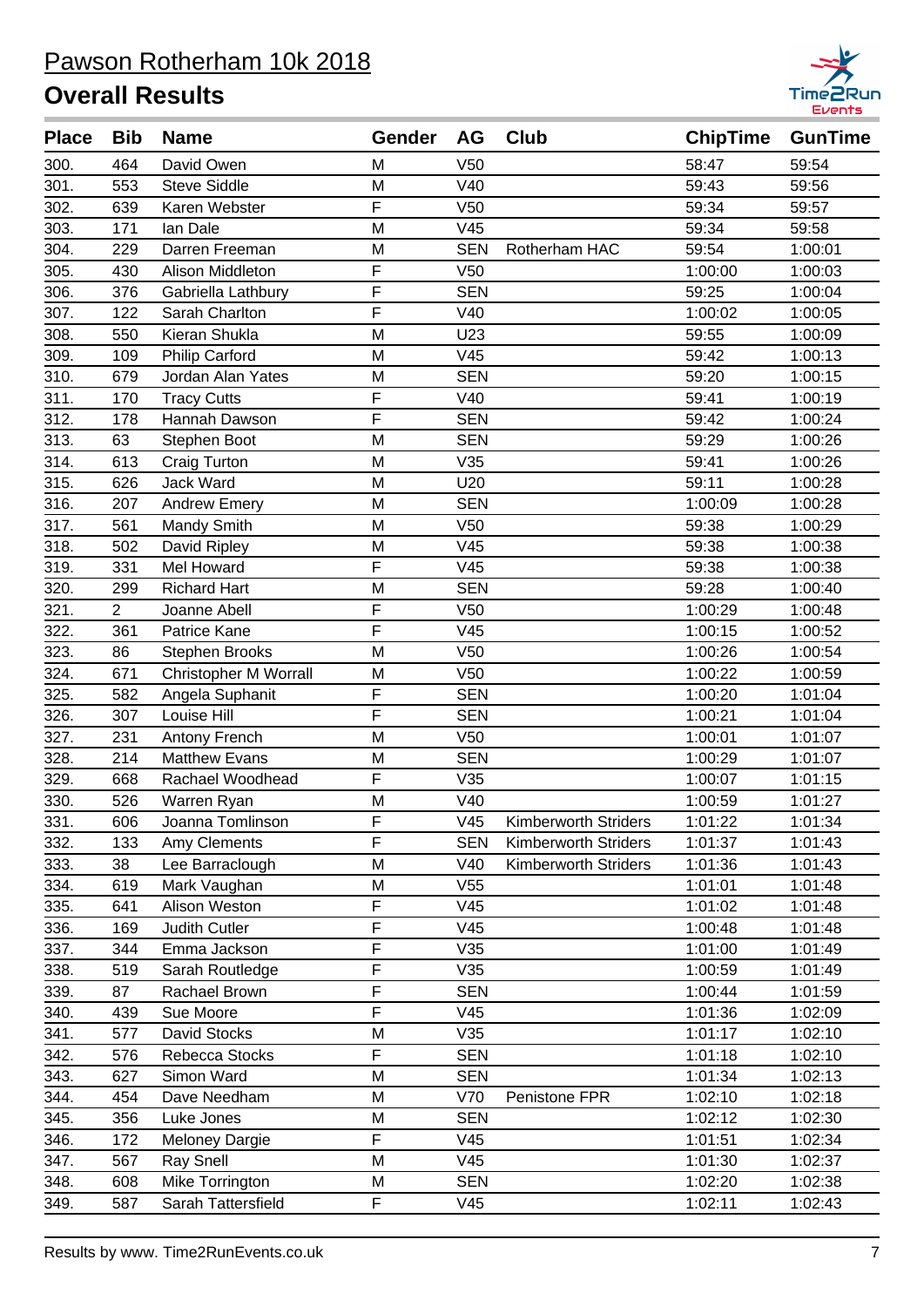

| F<br>V40<br><b>Steel City Striders</b><br>350.<br>58<br>Josephine Blewitt<br>1:02:08<br>1:02:45<br>F<br>351.<br>560<br>V45<br>1:01:48<br>1:02:49<br>Sally Smith<br>Vegan Runners<br>352.<br>298<br>Jay Hart<br>M<br><b>SEN</b><br>1:01:38<br>1:02:50<br>353.<br>M<br>V40<br>182<br>Girma Desta<br>1:01:46<br>1:02:51<br>F<br>354.<br>Nicola Smith<br>V40<br>556<br><b>Kimberworth Striders</b><br>1:02:42<br>1:02:53<br>F<br><b>SEN</b><br>355.<br>1:02:12<br>1:02:57<br>123<br>Jade Charlton<br>F<br>356.<br>36<br><b>SEN</b><br>1:02:04<br>1:02:58<br><b>Katie Barnes</b><br>357.<br><b>Steve Culf</b><br>M<br>V40<br>165<br>1:02:23<br>1:02:59<br>358.<br><b>SEN</b><br>643<br>Josh White<br>M<br>1:02:25<br>1:03:07<br>359.<br>465<br>M<br><b>SEN</b><br><b>Steel City Striders</b><br>1:02:28<br>1:03:10<br>Shan Oxley<br>V65<br>360.<br>157<br><b>Tony Cowley</b><br>M<br>1:03:11<br>1:03:16<br>361.<br><b>Richard Sheldon</b><br>M<br>V45<br><b>Team Manvers</b><br>548<br>1:02:39<br>1:03:25<br>F<br>362.<br>V35<br>1:02:29<br>1:03:26<br>480<br>Sara Pearman<br>363.<br>130<br>Danny Clarry<br>M<br><b>SEN</b><br>1:02:28<br>1:03:30<br>F<br>364.<br>Diana Ensor<br>V50<br>209<br>1:02:35<br>1:03:31<br>F<br>365.<br>64<br>V45<br>1:03:15<br>1:03:31<br>Jeannette Boote<br>Roberttown RR<br>F<br>366.<br>111<br>V35<br>1:03:10<br>1:03:35<br>Lyndsay Casey<br>367.<br>M<br>V35<br>112<br>Stephen Casey<br>1:03:10<br>1:03:35<br>William Sibley<br><b>SEN</b><br>368.<br>552<br>M<br>1:02:51<br>1:03:44<br>369.<br>267<br>Adam Green<br>M<br>V40<br>1:03:17<br>1:03:45<br>V50<br>370.<br>473<br>M<br>1:03:22<br>1:03:45<br><b>Tim Parton</b><br>371.<br>M<br>V35<br>333<br>James Hudson<br>1:03:17<br>1:03:45<br>F<br>372.<br>531<br><b>Kate Saunders</b><br>V55<br>1:03:02<br>1:03:52<br>F<br>373.<br>Rebecca Marsden<br><b>SEN</b><br>Rotherham HAC<br>1:03:21<br>1:03:55<br>403<br>F<br>V35<br>374.<br>638<br>Rachel Weaver<br>1:03:26<br>1:03:57<br>F<br>V35<br>375.<br>53<br>Anna Bell<br>1:03:26<br>1:04:01<br>F<br><b>SEN</b><br>1:04:03<br>376.<br>261<br><b>Melissa Goulty</b><br>1:03:17<br>F<br>V40<br>377.<br>422<br><b>Tina Medlock</b><br>Rotherham HAC<br>1:03:30<br>1:04:14<br>378.<br>M<br>V40<br>1:04:15<br>241<br>Mehrban Ghani<br>1:03:46<br>379.<br>414<br>V55<br>1:04:16<br><b>Robert May</b><br>M<br>1:03:47<br>F<br>380.<br>487<br>V <sub>50</sub><br>1:03:14<br>Sarah Procter<br>1:04:17<br>F<br>381.<br>V45<br>192<br>Karen Dunn<br>1:03:14<br>1:04:17<br>F<br>382.<br>46<br>V <sub>50</sub><br>1:03:47<br>1:04:19<br>Julie Beaumont<br>F<br>383.<br>559<br>Anne Smith<br>V40<br>1:03:55<br>1:04:21<br>384.<br>493<br>Alan Ramsden<br>M<br>V70<br>1:03:57<br>1:04:26<br>F<br>385.<br>681<br>V55<br>Steph Watt<br>1:03:38<br>1:04:33<br>386.<br>M<br>V35<br>10<br>Aftab Akram<br>1:04:25<br>1:04:35<br>387.<br>8<br>M<br>V40<br>1:04:35<br>Asif Akram<br>1:03:26<br>388.<br>V70<br>158<br>John Craven<br>M<br>1:03:51<br>1:04:48<br>F<br>389.<br>V35<br>466<br>Zoe O'Connor<br>1:03:42<br>1:04:50<br>390.<br>141<br>Scott Collinson<br>M<br>V40<br><b>Kimberworth Striders</b><br>1:04:47<br>1:04:57<br>F<br>391.<br>351<br>Diana Johnson<br>V40<br><b>Kimberworth Striders</b><br>1:04:47<br>1:04:57<br>392.<br>394<br>M<br>V45<br><b>Richard Lucas</b><br>1:04:14<br>1:05:11<br>F<br>393.<br>V50<br>70<br><b>Heather Bowskill</b><br>1:04:10<br>1:05:14<br>F<br><b>SEN</b><br>55<br>1:04:23<br>1:05:14<br>394.<br>Rachael Berry<br>F<br>395.<br>V50<br>1:04:45<br>1:05:17<br>471<br>Julie Parry<br>F<br>396.<br>421<br>V45<br>Sarah McVann<br>1:04:43<br>1:05:17<br>M<br>V35<br>397.<br>310<br>Max Hill<br>1:04:35<br>1:05:19<br>533<br>M<br>398.<br><b>Richard Schofield</b><br>V55<br>1:04:25<br>1:05:21<br>F<br>399.<br>140<br>Jayne Collins<br>V <sub>50</sub><br>1:05:02<br>1:05:21 | <b>Place</b> | <b>Bib</b> | <b>Name</b> | Gender | AG | <b>Club</b> | <b>ChipTime</b> | <b>GunTime</b> |
|-----------------------------------------------------------------------------------------------------------------------------------------------------------------------------------------------------------------------------------------------------------------------------------------------------------------------------------------------------------------------------------------------------------------------------------------------------------------------------------------------------------------------------------------------------------------------------------------------------------------------------------------------------------------------------------------------------------------------------------------------------------------------------------------------------------------------------------------------------------------------------------------------------------------------------------------------------------------------------------------------------------------------------------------------------------------------------------------------------------------------------------------------------------------------------------------------------------------------------------------------------------------------------------------------------------------------------------------------------------------------------------------------------------------------------------------------------------------------------------------------------------------------------------------------------------------------------------------------------------------------------------------------------------------------------------------------------------------------------------------------------------------------------------------------------------------------------------------------------------------------------------------------------------------------------------------------------------------------------------------------------------------------------------------------------------------------------------------------------------------------------------------------------------------------------------------------------------------------------------------------------------------------------------------------------------------------------------------------------------------------------------------------------------------------------------------------------------------------------------------------------------------------------------------------------------------------------------------------------------------------------------------------------------------------------------------------------------------------------------------------------------------------------------------------------------------------------------------------------------------------------------------------------------------------------------------------------------------------------------------------------------------------------------------------------------------------------------------------------------------------------------------------------------------------------------------------------------------------------------------------------------------------------------------------------------------------------------------------------------------------------------------------------------------------------------------------------------------------------------------------------------------------------------------------------------------------------------------------------------------------------------------------------------------------------------------------------------------------------------------------------------------------------------------------------------------------------|--------------|------------|-------------|--------|----|-------------|-----------------|----------------|
|                                                                                                                                                                                                                                                                                                                                                                                                                                                                                                                                                                                                                                                                                                                                                                                                                                                                                                                                                                                                                                                                                                                                                                                                                                                                                                                                                                                                                                                                                                                                                                                                                                                                                                                                                                                                                                                                                                                                                                                                                                                                                                                                                                                                                                                                                                                                                                                                                                                                                                                                                                                                                                                                                                                                                                                                                                                                                                                                                                                                                                                                                                                                                                                                                                                                                                                                                                                                                                                                                                                                                                                                                                                                                                                                                                                                                             |              |            |             |        |    |             |                 |                |
|                                                                                                                                                                                                                                                                                                                                                                                                                                                                                                                                                                                                                                                                                                                                                                                                                                                                                                                                                                                                                                                                                                                                                                                                                                                                                                                                                                                                                                                                                                                                                                                                                                                                                                                                                                                                                                                                                                                                                                                                                                                                                                                                                                                                                                                                                                                                                                                                                                                                                                                                                                                                                                                                                                                                                                                                                                                                                                                                                                                                                                                                                                                                                                                                                                                                                                                                                                                                                                                                                                                                                                                                                                                                                                                                                                                                                             |              |            |             |        |    |             |                 |                |
|                                                                                                                                                                                                                                                                                                                                                                                                                                                                                                                                                                                                                                                                                                                                                                                                                                                                                                                                                                                                                                                                                                                                                                                                                                                                                                                                                                                                                                                                                                                                                                                                                                                                                                                                                                                                                                                                                                                                                                                                                                                                                                                                                                                                                                                                                                                                                                                                                                                                                                                                                                                                                                                                                                                                                                                                                                                                                                                                                                                                                                                                                                                                                                                                                                                                                                                                                                                                                                                                                                                                                                                                                                                                                                                                                                                                                             |              |            |             |        |    |             |                 |                |
|                                                                                                                                                                                                                                                                                                                                                                                                                                                                                                                                                                                                                                                                                                                                                                                                                                                                                                                                                                                                                                                                                                                                                                                                                                                                                                                                                                                                                                                                                                                                                                                                                                                                                                                                                                                                                                                                                                                                                                                                                                                                                                                                                                                                                                                                                                                                                                                                                                                                                                                                                                                                                                                                                                                                                                                                                                                                                                                                                                                                                                                                                                                                                                                                                                                                                                                                                                                                                                                                                                                                                                                                                                                                                                                                                                                                                             |              |            |             |        |    |             |                 |                |
|                                                                                                                                                                                                                                                                                                                                                                                                                                                                                                                                                                                                                                                                                                                                                                                                                                                                                                                                                                                                                                                                                                                                                                                                                                                                                                                                                                                                                                                                                                                                                                                                                                                                                                                                                                                                                                                                                                                                                                                                                                                                                                                                                                                                                                                                                                                                                                                                                                                                                                                                                                                                                                                                                                                                                                                                                                                                                                                                                                                                                                                                                                                                                                                                                                                                                                                                                                                                                                                                                                                                                                                                                                                                                                                                                                                                                             |              |            |             |        |    |             |                 |                |
|                                                                                                                                                                                                                                                                                                                                                                                                                                                                                                                                                                                                                                                                                                                                                                                                                                                                                                                                                                                                                                                                                                                                                                                                                                                                                                                                                                                                                                                                                                                                                                                                                                                                                                                                                                                                                                                                                                                                                                                                                                                                                                                                                                                                                                                                                                                                                                                                                                                                                                                                                                                                                                                                                                                                                                                                                                                                                                                                                                                                                                                                                                                                                                                                                                                                                                                                                                                                                                                                                                                                                                                                                                                                                                                                                                                                                             |              |            |             |        |    |             |                 |                |
|                                                                                                                                                                                                                                                                                                                                                                                                                                                                                                                                                                                                                                                                                                                                                                                                                                                                                                                                                                                                                                                                                                                                                                                                                                                                                                                                                                                                                                                                                                                                                                                                                                                                                                                                                                                                                                                                                                                                                                                                                                                                                                                                                                                                                                                                                                                                                                                                                                                                                                                                                                                                                                                                                                                                                                                                                                                                                                                                                                                                                                                                                                                                                                                                                                                                                                                                                                                                                                                                                                                                                                                                                                                                                                                                                                                                                             |              |            |             |        |    |             |                 |                |
|                                                                                                                                                                                                                                                                                                                                                                                                                                                                                                                                                                                                                                                                                                                                                                                                                                                                                                                                                                                                                                                                                                                                                                                                                                                                                                                                                                                                                                                                                                                                                                                                                                                                                                                                                                                                                                                                                                                                                                                                                                                                                                                                                                                                                                                                                                                                                                                                                                                                                                                                                                                                                                                                                                                                                                                                                                                                                                                                                                                                                                                                                                                                                                                                                                                                                                                                                                                                                                                                                                                                                                                                                                                                                                                                                                                                                             |              |            |             |        |    |             |                 |                |
|                                                                                                                                                                                                                                                                                                                                                                                                                                                                                                                                                                                                                                                                                                                                                                                                                                                                                                                                                                                                                                                                                                                                                                                                                                                                                                                                                                                                                                                                                                                                                                                                                                                                                                                                                                                                                                                                                                                                                                                                                                                                                                                                                                                                                                                                                                                                                                                                                                                                                                                                                                                                                                                                                                                                                                                                                                                                                                                                                                                                                                                                                                                                                                                                                                                                                                                                                                                                                                                                                                                                                                                                                                                                                                                                                                                                                             |              |            |             |        |    |             |                 |                |
|                                                                                                                                                                                                                                                                                                                                                                                                                                                                                                                                                                                                                                                                                                                                                                                                                                                                                                                                                                                                                                                                                                                                                                                                                                                                                                                                                                                                                                                                                                                                                                                                                                                                                                                                                                                                                                                                                                                                                                                                                                                                                                                                                                                                                                                                                                                                                                                                                                                                                                                                                                                                                                                                                                                                                                                                                                                                                                                                                                                                                                                                                                                                                                                                                                                                                                                                                                                                                                                                                                                                                                                                                                                                                                                                                                                                                             |              |            |             |        |    |             |                 |                |
|                                                                                                                                                                                                                                                                                                                                                                                                                                                                                                                                                                                                                                                                                                                                                                                                                                                                                                                                                                                                                                                                                                                                                                                                                                                                                                                                                                                                                                                                                                                                                                                                                                                                                                                                                                                                                                                                                                                                                                                                                                                                                                                                                                                                                                                                                                                                                                                                                                                                                                                                                                                                                                                                                                                                                                                                                                                                                                                                                                                                                                                                                                                                                                                                                                                                                                                                                                                                                                                                                                                                                                                                                                                                                                                                                                                                                             |              |            |             |        |    |             |                 |                |
|                                                                                                                                                                                                                                                                                                                                                                                                                                                                                                                                                                                                                                                                                                                                                                                                                                                                                                                                                                                                                                                                                                                                                                                                                                                                                                                                                                                                                                                                                                                                                                                                                                                                                                                                                                                                                                                                                                                                                                                                                                                                                                                                                                                                                                                                                                                                                                                                                                                                                                                                                                                                                                                                                                                                                                                                                                                                                                                                                                                                                                                                                                                                                                                                                                                                                                                                                                                                                                                                                                                                                                                                                                                                                                                                                                                                                             |              |            |             |        |    |             |                 |                |
|                                                                                                                                                                                                                                                                                                                                                                                                                                                                                                                                                                                                                                                                                                                                                                                                                                                                                                                                                                                                                                                                                                                                                                                                                                                                                                                                                                                                                                                                                                                                                                                                                                                                                                                                                                                                                                                                                                                                                                                                                                                                                                                                                                                                                                                                                                                                                                                                                                                                                                                                                                                                                                                                                                                                                                                                                                                                                                                                                                                                                                                                                                                                                                                                                                                                                                                                                                                                                                                                                                                                                                                                                                                                                                                                                                                                                             |              |            |             |        |    |             |                 |                |
|                                                                                                                                                                                                                                                                                                                                                                                                                                                                                                                                                                                                                                                                                                                                                                                                                                                                                                                                                                                                                                                                                                                                                                                                                                                                                                                                                                                                                                                                                                                                                                                                                                                                                                                                                                                                                                                                                                                                                                                                                                                                                                                                                                                                                                                                                                                                                                                                                                                                                                                                                                                                                                                                                                                                                                                                                                                                                                                                                                                                                                                                                                                                                                                                                                                                                                                                                                                                                                                                                                                                                                                                                                                                                                                                                                                                                             |              |            |             |        |    |             |                 |                |
|                                                                                                                                                                                                                                                                                                                                                                                                                                                                                                                                                                                                                                                                                                                                                                                                                                                                                                                                                                                                                                                                                                                                                                                                                                                                                                                                                                                                                                                                                                                                                                                                                                                                                                                                                                                                                                                                                                                                                                                                                                                                                                                                                                                                                                                                                                                                                                                                                                                                                                                                                                                                                                                                                                                                                                                                                                                                                                                                                                                                                                                                                                                                                                                                                                                                                                                                                                                                                                                                                                                                                                                                                                                                                                                                                                                                                             |              |            |             |        |    |             |                 |                |
|                                                                                                                                                                                                                                                                                                                                                                                                                                                                                                                                                                                                                                                                                                                                                                                                                                                                                                                                                                                                                                                                                                                                                                                                                                                                                                                                                                                                                                                                                                                                                                                                                                                                                                                                                                                                                                                                                                                                                                                                                                                                                                                                                                                                                                                                                                                                                                                                                                                                                                                                                                                                                                                                                                                                                                                                                                                                                                                                                                                                                                                                                                                                                                                                                                                                                                                                                                                                                                                                                                                                                                                                                                                                                                                                                                                                                             |              |            |             |        |    |             |                 |                |
|                                                                                                                                                                                                                                                                                                                                                                                                                                                                                                                                                                                                                                                                                                                                                                                                                                                                                                                                                                                                                                                                                                                                                                                                                                                                                                                                                                                                                                                                                                                                                                                                                                                                                                                                                                                                                                                                                                                                                                                                                                                                                                                                                                                                                                                                                                                                                                                                                                                                                                                                                                                                                                                                                                                                                                                                                                                                                                                                                                                                                                                                                                                                                                                                                                                                                                                                                                                                                                                                                                                                                                                                                                                                                                                                                                                                                             |              |            |             |        |    |             |                 |                |
|                                                                                                                                                                                                                                                                                                                                                                                                                                                                                                                                                                                                                                                                                                                                                                                                                                                                                                                                                                                                                                                                                                                                                                                                                                                                                                                                                                                                                                                                                                                                                                                                                                                                                                                                                                                                                                                                                                                                                                                                                                                                                                                                                                                                                                                                                                                                                                                                                                                                                                                                                                                                                                                                                                                                                                                                                                                                                                                                                                                                                                                                                                                                                                                                                                                                                                                                                                                                                                                                                                                                                                                                                                                                                                                                                                                                                             |              |            |             |        |    |             |                 |                |
|                                                                                                                                                                                                                                                                                                                                                                                                                                                                                                                                                                                                                                                                                                                                                                                                                                                                                                                                                                                                                                                                                                                                                                                                                                                                                                                                                                                                                                                                                                                                                                                                                                                                                                                                                                                                                                                                                                                                                                                                                                                                                                                                                                                                                                                                                                                                                                                                                                                                                                                                                                                                                                                                                                                                                                                                                                                                                                                                                                                                                                                                                                                                                                                                                                                                                                                                                                                                                                                                                                                                                                                                                                                                                                                                                                                                                             |              |            |             |        |    |             |                 |                |
|                                                                                                                                                                                                                                                                                                                                                                                                                                                                                                                                                                                                                                                                                                                                                                                                                                                                                                                                                                                                                                                                                                                                                                                                                                                                                                                                                                                                                                                                                                                                                                                                                                                                                                                                                                                                                                                                                                                                                                                                                                                                                                                                                                                                                                                                                                                                                                                                                                                                                                                                                                                                                                                                                                                                                                                                                                                                                                                                                                                                                                                                                                                                                                                                                                                                                                                                                                                                                                                                                                                                                                                                                                                                                                                                                                                                                             |              |            |             |        |    |             |                 |                |
|                                                                                                                                                                                                                                                                                                                                                                                                                                                                                                                                                                                                                                                                                                                                                                                                                                                                                                                                                                                                                                                                                                                                                                                                                                                                                                                                                                                                                                                                                                                                                                                                                                                                                                                                                                                                                                                                                                                                                                                                                                                                                                                                                                                                                                                                                                                                                                                                                                                                                                                                                                                                                                                                                                                                                                                                                                                                                                                                                                                                                                                                                                                                                                                                                                                                                                                                                                                                                                                                                                                                                                                                                                                                                                                                                                                                                             |              |            |             |        |    |             |                 |                |
|                                                                                                                                                                                                                                                                                                                                                                                                                                                                                                                                                                                                                                                                                                                                                                                                                                                                                                                                                                                                                                                                                                                                                                                                                                                                                                                                                                                                                                                                                                                                                                                                                                                                                                                                                                                                                                                                                                                                                                                                                                                                                                                                                                                                                                                                                                                                                                                                                                                                                                                                                                                                                                                                                                                                                                                                                                                                                                                                                                                                                                                                                                                                                                                                                                                                                                                                                                                                                                                                                                                                                                                                                                                                                                                                                                                                                             |              |            |             |        |    |             |                 |                |
|                                                                                                                                                                                                                                                                                                                                                                                                                                                                                                                                                                                                                                                                                                                                                                                                                                                                                                                                                                                                                                                                                                                                                                                                                                                                                                                                                                                                                                                                                                                                                                                                                                                                                                                                                                                                                                                                                                                                                                                                                                                                                                                                                                                                                                                                                                                                                                                                                                                                                                                                                                                                                                                                                                                                                                                                                                                                                                                                                                                                                                                                                                                                                                                                                                                                                                                                                                                                                                                                                                                                                                                                                                                                                                                                                                                                                             |              |            |             |        |    |             |                 |                |
|                                                                                                                                                                                                                                                                                                                                                                                                                                                                                                                                                                                                                                                                                                                                                                                                                                                                                                                                                                                                                                                                                                                                                                                                                                                                                                                                                                                                                                                                                                                                                                                                                                                                                                                                                                                                                                                                                                                                                                                                                                                                                                                                                                                                                                                                                                                                                                                                                                                                                                                                                                                                                                                                                                                                                                                                                                                                                                                                                                                                                                                                                                                                                                                                                                                                                                                                                                                                                                                                                                                                                                                                                                                                                                                                                                                                                             |              |            |             |        |    |             |                 |                |
|                                                                                                                                                                                                                                                                                                                                                                                                                                                                                                                                                                                                                                                                                                                                                                                                                                                                                                                                                                                                                                                                                                                                                                                                                                                                                                                                                                                                                                                                                                                                                                                                                                                                                                                                                                                                                                                                                                                                                                                                                                                                                                                                                                                                                                                                                                                                                                                                                                                                                                                                                                                                                                                                                                                                                                                                                                                                                                                                                                                                                                                                                                                                                                                                                                                                                                                                                                                                                                                                                                                                                                                                                                                                                                                                                                                                                             |              |            |             |        |    |             |                 |                |
|                                                                                                                                                                                                                                                                                                                                                                                                                                                                                                                                                                                                                                                                                                                                                                                                                                                                                                                                                                                                                                                                                                                                                                                                                                                                                                                                                                                                                                                                                                                                                                                                                                                                                                                                                                                                                                                                                                                                                                                                                                                                                                                                                                                                                                                                                                                                                                                                                                                                                                                                                                                                                                                                                                                                                                                                                                                                                                                                                                                                                                                                                                                                                                                                                                                                                                                                                                                                                                                                                                                                                                                                                                                                                                                                                                                                                             |              |            |             |        |    |             |                 |                |
|                                                                                                                                                                                                                                                                                                                                                                                                                                                                                                                                                                                                                                                                                                                                                                                                                                                                                                                                                                                                                                                                                                                                                                                                                                                                                                                                                                                                                                                                                                                                                                                                                                                                                                                                                                                                                                                                                                                                                                                                                                                                                                                                                                                                                                                                                                                                                                                                                                                                                                                                                                                                                                                                                                                                                                                                                                                                                                                                                                                                                                                                                                                                                                                                                                                                                                                                                                                                                                                                                                                                                                                                                                                                                                                                                                                                                             |              |            |             |        |    |             |                 |                |
|                                                                                                                                                                                                                                                                                                                                                                                                                                                                                                                                                                                                                                                                                                                                                                                                                                                                                                                                                                                                                                                                                                                                                                                                                                                                                                                                                                                                                                                                                                                                                                                                                                                                                                                                                                                                                                                                                                                                                                                                                                                                                                                                                                                                                                                                                                                                                                                                                                                                                                                                                                                                                                                                                                                                                                                                                                                                                                                                                                                                                                                                                                                                                                                                                                                                                                                                                                                                                                                                                                                                                                                                                                                                                                                                                                                                                             |              |            |             |        |    |             |                 |                |
|                                                                                                                                                                                                                                                                                                                                                                                                                                                                                                                                                                                                                                                                                                                                                                                                                                                                                                                                                                                                                                                                                                                                                                                                                                                                                                                                                                                                                                                                                                                                                                                                                                                                                                                                                                                                                                                                                                                                                                                                                                                                                                                                                                                                                                                                                                                                                                                                                                                                                                                                                                                                                                                                                                                                                                                                                                                                                                                                                                                                                                                                                                                                                                                                                                                                                                                                                                                                                                                                                                                                                                                                                                                                                                                                                                                                                             |              |            |             |        |    |             |                 |                |
|                                                                                                                                                                                                                                                                                                                                                                                                                                                                                                                                                                                                                                                                                                                                                                                                                                                                                                                                                                                                                                                                                                                                                                                                                                                                                                                                                                                                                                                                                                                                                                                                                                                                                                                                                                                                                                                                                                                                                                                                                                                                                                                                                                                                                                                                                                                                                                                                                                                                                                                                                                                                                                                                                                                                                                                                                                                                                                                                                                                                                                                                                                                                                                                                                                                                                                                                                                                                                                                                                                                                                                                                                                                                                                                                                                                                                             |              |            |             |        |    |             |                 |                |
|                                                                                                                                                                                                                                                                                                                                                                                                                                                                                                                                                                                                                                                                                                                                                                                                                                                                                                                                                                                                                                                                                                                                                                                                                                                                                                                                                                                                                                                                                                                                                                                                                                                                                                                                                                                                                                                                                                                                                                                                                                                                                                                                                                                                                                                                                                                                                                                                                                                                                                                                                                                                                                                                                                                                                                                                                                                                                                                                                                                                                                                                                                                                                                                                                                                                                                                                                                                                                                                                                                                                                                                                                                                                                                                                                                                                                             |              |            |             |        |    |             |                 |                |
|                                                                                                                                                                                                                                                                                                                                                                                                                                                                                                                                                                                                                                                                                                                                                                                                                                                                                                                                                                                                                                                                                                                                                                                                                                                                                                                                                                                                                                                                                                                                                                                                                                                                                                                                                                                                                                                                                                                                                                                                                                                                                                                                                                                                                                                                                                                                                                                                                                                                                                                                                                                                                                                                                                                                                                                                                                                                                                                                                                                                                                                                                                                                                                                                                                                                                                                                                                                                                                                                                                                                                                                                                                                                                                                                                                                                                             |              |            |             |        |    |             |                 |                |
|                                                                                                                                                                                                                                                                                                                                                                                                                                                                                                                                                                                                                                                                                                                                                                                                                                                                                                                                                                                                                                                                                                                                                                                                                                                                                                                                                                                                                                                                                                                                                                                                                                                                                                                                                                                                                                                                                                                                                                                                                                                                                                                                                                                                                                                                                                                                                                                                                                                                                                                                                                                                                                                                                                                                                                                                                                                                                                                                                                                                                                                                                                                                                                                                                                                                                                                                                                                                                                                                                                                                                                                                                                                                                                                                                                                                                             |              |            |             |        |    |             |                 |                |
|                                                                                                                                                                                                                                                                                                                                                                                                                                                                                                                                                                                                                                                                                                                                                                                                                                                                                                                                                                                                                                                                                                                                                                                                                                                                                                                                                                                                                                                                                                                                                                                                                                                                                                                                                                                                                                                                                                                                                                                                                                                                                                                                                                                                                                                                                                                                                                                                                                                                                                                                                                                                                                                                                                                                                                                                                                                                                                                                                                                                                                                                                                                                                                                                                                                                                                                                                                                                                                                                                                                                                                                                                                                                                                                                                                                                                             |              |            |             |        |    |             |                 |                |
|                                                                                                                                                                                                                                                                                                                                                                                                                                                                                                                                                                                                                                                                                                                                                                                                                                                                                                                                                                                                                                                                                                                                                                                                                                                                                                                                                                                                                                                                                                                                                                                                                                                                                                                                                                                                                                                                                                                                                                                                                                                                                                                                                                                                                                                                                                                                                                                                                                                                                                                                                                                                                                                                                                                                                                                                                                                                                                                                                                                                                                                                                                                                                                                                                                                                                                                                                                                                                                                                                                                                                                                                                                                                                                                                                                                                                             |              |            |             |        |    |             |                 |                |
|                                                                                                                                                                                                                                                                                                                                                                                                                                                                                                                                                                                                                                                                                                                                                                                                                                                                                                                                                                                                                                                                                                                                                                                                                                                                                                                                                                                                                                                                                                                                                                                                                                                                                                                                                                                                                                                                                                                                                                                                                                                                                                                                                                                                                                                                                                                                                                                                                                                                                                                                                                                                                                                                                                                                                                                                                                                                                                                                                                                                                                                                                                                                                                                                                                                                                                                                                                                                                                                                                                                                                                                                                                                                                                                                                                                                                             |              |            |             |        |    |             |                 |                |
|                                                                                                                                                                                                                                                                                                                                                                                                                                                                                                                                                                                                                                                                                                                                                                                                                                                                                                                                                                                                                                                                                                                                                                                                                                                                                                                                                                                                                                                                                                                                                                                                                                                                                                                                                                                                                                                                                                                                                                                                                                                                                                                                                                                                                                                                                                                                                                                                                                                                                                                                                                                                                                                                                                                                                                                                                                                                                                                                                                                                                                                                                                                                                                                                                                                                                                                                                                                                                                                                                                                                                                                                                                                                                                                                                                                                                             |              |            |             |        |    |             |                 |                |
|                                                                                                                                                                                                                                                                                                                                                                                                                                                                                                                                                                                                                                                                                                                                                                                                                                                                                                                                                                                                                                                                                                                                                                                                                                                                                                                                                                                                                                                                                                                                                                                                                                                                                                                                                                                                                                                                                                                                                                                                                                                                                                                                                                                                                                                                                                                                                                                                                                                                                                                                                                                                                                                                                                                                                                                                                                                                                                                                                                                                                                                                                                                                                                                                                                                                                                                                                                                                                                                                                                                                                                                                                                                                                                                                                                                                                             |              |            |             |        |    |             |                 |                |
|                                                                                                                                                                                                                                                                                                                                                                                                                                                                                                                                                                                                                                                                                                                                                                                                                                                                                                                                                                                                                                                                                                                                                                                                                                                                                                                                                                                                                                                                                                                                                                                                                                                                                                                                                                                                                                                                                                                                                                                                                                                                                                                                                                                                                                                                                                                                                                                                                                                                                                                                                                                                                                                                                                                                                                                                                                                                                                                                                                                                                                                                                                                                                                                                                                                                                                                                                                                                                                                                                                                                                                                                                                                                                                                                                                                                                             |              |            |             |        |    |             |                 |                |
|                                                                                                                                                                                                                                                                                                                                                                                                                                                                                                                                                                                                                                                                                                                                                                                                                                                                                                                                                                                                                                                                                                                                                                                                                                                                                                                                                                                                                                                                                                                                                                                                                                                                                                                                                                                                                                                                                                                                                                                                                                                                                                                                                                                                                                                                                                                                                                                                                                                                                                                                                                                                                                                                                                                                                                                                                                                                                                                                                                                                                                                                                                                                                                                                                                                                                                                                                                                                                                                                                                                                                                                                                                                                                                                                                                                                                             |              |            |             |        |    |             |                 |                |
|                                                                                                                                                                                                                                                                                                                                                                                                                                                                                                                                                                                                                                                                                                                                                                                                                                                                                                                                                                                                                                                                                                                                                                                                                                                                                                                                                                                                                                                                                                                                                                                                                                                                                                                                                                                                                                                                                                                                                                                                                                                                                                                                                                                                                                                                                                                                                                                                                                                                                                                                                                                                                                                                                                                                                                                                                                                                                                                                                                                                                                                                                                                                                                                                                                                                                                                                                                                                                                                                                                                                                                                                                                                                                                                                                                                                                             |              |            |             |        |    |             |                 |                |
|                                                                                                                                                                                                                                                                                                                                                                                                                                                                                                                                                                                                                                                                                                                                                                                                                                                                                                                                                                                                                                                                                                                                                                                                                                                                                                                                                                                                                                                                                                                                                                                                                                                                                                                                                                                                                                                                                                                                                                                                                                                                                                                                                                                                                                                                                                                                                                                                                                                                                                                                                                                                                                                                                                                                                                                                                                                                                                                                                                                                                                                                                                                                                                                                                                                                                                                                                                                                                                                                                                                                                                                                                                                                                                                                                                                                                             |              |            |             |        |    |             |                 |                |
|                                                                                                                                                                                                                                                                                                                                                                                                                                                                                                                                                                                                                                                                                                                                                                                                                                                                                                                                                                                                                                                                                                                                                                                                                                                                                                                                                                                                                                                                                                                                                                                                                                                                                                                                                                                                                                                                                                                                                                                                                                                                                                                                                                                                                                                                                                                                                                                                                                                                                                                                                                                                                                                                                                                                                                                                                                                                                                                                                                                                                                                                                                                                                                                                                                                                                                                                                                                                                                                                                                                                                                                                                                                                                                                                                                                                                             |              |            |             |        |    |             |                 |                |
|                                                                                                                                                                                                                                                                                                                                                                                                                                                                                                                                                                                                                                                                                                                                                                                                                                                                                                                                                                                                                                                                                                                                                                                                                                                                                                                                                                                                                                                                                                                                                                                                                                                                                                                                                                                                                                                                                                                                                                                                                                                                                                                                                                                                                                                                                                                                                                                                                                                                                                                                                                                                                                                                                                                                                                                                                                                                                                                                                                                                                                                                                                                                                                                                                                                                                                                                                                                                                                                                                                                                                                                                                                                                                                                                                                                                                             |              |            |             |        |    |             |                 |                |
|                                                                                                                                                                                                                                                                                                                                                                                                                                                                                                                                                                                                                                                                                                                                                                                                                                                                                                                                                                                                                                                                                                                                                                                                                                                                                                                                                                                                                                                                                                                                                                                                                                                                                                                                                                                                                                                                                                                                                                                                                                                                                                                                                                                                                                                                                                                                                                                                                                                                                                                                                                                                                                                                                                                                                                                                                                                                                                                                                                                                                                                                                                                                                                                                                                                                                                                                                                                                                                                                                                                                                                                                                                                                                                                                                                                                                             |              |            |             |        |    |             |                 |                |
|                                                                                                                                                                                                                                                                                                                                                                                                                                                                                                                                                                                                                                                                                                                                                                                                                                                                                                                                                                                                                                                                                                                                                                                                                                                                                                                                                                                                                                                                                                                                                                                                                                                                                                                                                                                                                                                                                                                                                                                                                                                                                                                                                                                                                                                                                                                                                                                                                                                                                                                                                                                                                                                                                                                                                                                                                                                                                                                                                                                                                                                                                                                                                                                                                                                                                                                                                                                                                                                                                                                                                                                                                                                                                                                                                                                                                             |              |            |             |        |    |             |                 |                |
|                                                                                                                                                                                                                                                                                                                                                                                                                                                                                                                                                                                                                                                                                                                                                                                                                                                                                                                                                                                                                                                                                                                                                                                                                                                                                                                                                                                                                                                                                                                                                                                                                                                                                                                                                                                                                                                                                                                                                                                                                                                                                                                                                                                                                                                                                                                                                                                                                                                                                                                                                                                                                                                                                                                                                                                                                                                                                                                                                                                                                                                                                                                                                                                                                                                                                                                                                                                                                                                                                                                                                                                                                                                                                                                                                                                                                             |              |            |             |        |    |             |                 |                |
|                                                                                                                                                                                                                                                                                                                                                                                                                                                                                                                                                                                                                                                                                                                                                                                                                                                                                                                                                                                                                                                                                                                                                                                                                                                                                                                                                                                                                                                                                                                                                                                                                                                                                                                                                                                                                                                                                                                                                                                                                                                                                                                                                                                                                                                                                                                                                                                                                                                                                                                                                                                                                                                                                                                                                                                                                                                                                                                                                                                                                                                                                                                                                                                                                                                                                                                                                                                                                                                                                                                                                                                                                                                                                                                                                                                                                             |              |            |             |        |    |             |                 |                |
|                                                                                                                                                                                                                                                                                                                                                                                                                                                                                                                                                                                                                                                                                                                                                                                                                                                                                                                                                                                                                                                                                                                                                                                                                                                                                                                                                                                                                                                                                                                                                                                                                                                                                                                                                                                                                                                                                                                                                                                                                                                                                                                                                                                                                                                                                                                                                                                                                                                                                                                                                                                                                                                                                                                                                                                                                                                                                                                                                                                                                                                                                                                                                                                                                                                                                                                                                                                                                                                                                                                                                                                                                                                                                                                                                                                                                             |              |            |             |        |    |             |                 |                |
|                                                                                                                                                                                                                                                                                                                                                                                                                                                                                                                                                                                                                                                                                                                                                                                                                                                                                                                                                                                                                                                                                                                                                                                                                                                                                                                                                                                                                                                                                                                                                                                                                                                                                                                                                                                                                                                                                                                                                                                                                                                                                                                                                                                                                                                                                                                                                                                                                                                                                                                                                                                                                                                                                                                                                                                                                                                                                                                                                                                                                                                                                                                                                                                                                                                                                                                                                                                                                                                                                                                                                                                                                                                                                                                                                                                                                             |              |            |             |        |    |             |                 |                |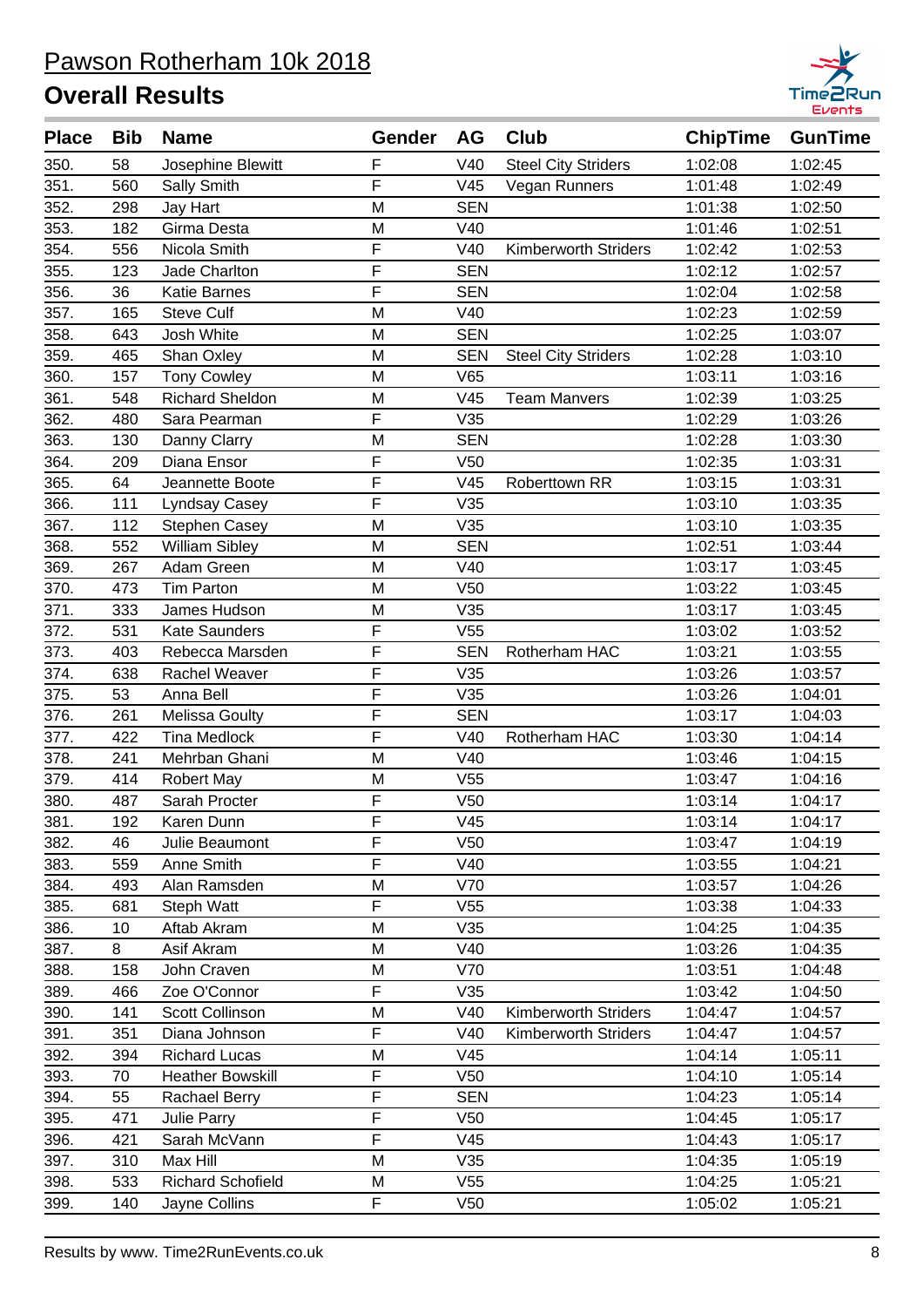

| <b>Place</b> | <b>Bib</b> | <b>Name</b>               | Gender         | AG              | Club                        | <b>ChipTime</b> | <b>GunTime</b> |
|--------------|------------|---------------------------|----------------|-----------------|-----------------------------|-----------------|----------------|
| 400.         | 62         | Alan Bolton               | M              | V45             |                             | 1:05:03         | 1:05:22        |
| 401.         | 583        | <b>Sharon Sutton</b>      | F              | V <sub>50</sub> |                             | 1:04:15         | 1:05:23        |
| 402.         | 654        | Jayne Wilkinson           | F              | V45             |                             | 1:04:38         | 1:05:29        |
| 403.         | 181        | Justine Dearing           | F              | V45             |                             | 1:04:38         | 1:05:29        |
| 404.         | 600        | Elissa Thompson           | F              | <b>SEN</b>      |                             | 1:05:20         | 1:05:35        |
| 405.         | 314        | Thomas Hodgson            | M              | <b>SEN</b>      |                             | 1:05:07         | 1:05:36        |
| 406.         | 543        | Hamza Shah                | M              | U20             |                             | 1:05:32         | 1:05:37        |
| 407.         | 240        | Khalid Ghani              | M              | V35             |                             | 1:04:33         | 1:05:37        |
| 408.         | 21         | Gillian Askew             | F              | V40             |                             | 1:04:29         | 1:05:38        |
| 409.         | 357        | Samantha Jones            | F              | <b>SEN</b>      |                             | 1:05:26         | 1:05:42        |
| 410.         | 338        | Lily Hunt                 | F              | U23             |                             | 1:05:29         | 1:05:43        |
| 411.         | 175        | David Burke               | M              | V <sub>55</sub> |                             | 1:05:17         | 1:05:46        |
| 412.         | 253        | Andy Goodall              | M              | V <sub>50</sub> |                             | 1:05:07         | 1:05:50        |
| 413.         | 248        | <b>Claire Godfrey</b>     | F              | V40             |                             | 1:05:08         | 1:05:51        |
| 414.         | 159        | Paul Craze                | M              | V <sub>55</sub> |                             | 1:05:19         | 1:05:54        |
| 415.         | 509        | Andrew Robinson           | M              | V <sub>55</sub> |                             | 1:05:33         | 1:05:59        |
| 416.         | 167        | Sarah Cullen              | F              | <b>SEN</b>      |                             | 1:05:54         | 1:06:01        |
| 417.         | 166        | <b>Patrick Cullen</b>     | M              | V <sub>50</sub> |                             | 1:05:55         | 1:06:01        |
| 418.         | 148        | <b>Tony Copley</b>        | M              | V45             |                             | 1:04:55         | 1:06:04        |
| 419.         | 630        | Madeline Ward             | F              | V45             | Rotherham HAC               | 1:05:29         | 1:06:18        |
| 420.         | 176        | <b>Christopher Davies</b> | M              | <b>V60</b>      |                             | 1:05:58         | 1:06:18        |
| 421.         | 484        | <b>Nick Pitts</b>         | M              | <b>SEN</b>      |                             | 1:05:10         | 1:06:20        |
| 422.         | 155        | Louise Cousins            | F              | V45             | <b>Steel City Striders</b>  | 1:05:43         | 1:06:20        |
| 423.         | 386        | Julie Lindsay             | F              | V <sub>50</sub> |                             | 1:05:44         | 1:06:20        |
| 424.         | 660        | Jessica Willson           | $\overline{F}$ | V35             |                             | 1:06:04         | 1:06:20        |
| 425.         | 5          | Sharon Adams              | F              | V45             |                             | 1:05:58         | 1:06:23        |
| 426.         | 522        | Gemma Rushworth           | F              | V35             |                             | 1:05:58         | 1:06:23        |
| 427.         | 482        | Janette Piroli            | F              | V40             |                             | 1:05:24         | 1:06:23        |
| 428.         | 585        | <b>Stuart Swift</b>       | M              | V40             |                             | 1:05:45         | 1:06:24        |
| 429.         | 282        | Honor Hamshaw             | F              | <b>SEN</b>      | Kimberworth Striders        | 1:06:11         | 1:06:25        |
| 430.         | 452        | Amy Nagy                  | F              | <b>SEN</b>      |                             | 1:05:31         | 1:06:33        |
| 431.         | 642        | Rachel Westran            | F              | <b>SEN</b>      |                             | 1:05:32         | 1:06:34        |
| 432.         | 623        | Karen Waller              | F              | V <sub>55</sub> |                             | 1:05:37         | 1:06:34        |
| 433.         | 153        | Gary Coughlan             | M              | V45             |                             | 1:06:19         | 1:06:38        |
| 434.         | 670        | Paul Woodward             | M              | V45             |                             | 1:05:50         | 1:06:41        |
| 435.         | 215        | Jessica Evans             | F              | U23             |                             | 1:05:45         | 1:06:51        |
| 436.         | 126        | Angelique Choppin         | F              | V45             |                             | 1:05:50         | 1:06:56        |
| 437.         | 666        | Ruby Wood                 | F              | U23             | Kimberworth Striders        | 1:06:22         | 1:06:57        |
| 438.         | 281        | <b>Steve Hallsworth</b>   | M              | V <sub>50</sub> |                             | 1:06:09         | 1:07:00        |
| 439.         | 1          | <b>Richard Abel</b>       | M              | V40             |                             | 1:06:36         | 1:07:04        |
| 440.         | 220        | <b>Steve Fells</b>        | M              | V45             | Rotherham HAC               | 1:06:03         | 1:07:07        |
| 441.         | 51         | <b>Vicky Bell</b>         | F              | V40             | <b>Kimberworth Striders</b> | 1:06:58         | 1:07:09        |
| 442.         | 441        | Justin Moreman            | M              | V45             |                             | 1:06:08         | 1:07:12        |
| 443.         | 135        | Linda Cliff               | F              | V <sub>55</sub> |                             | 1:07:03         | 1:07:12        |
| 444.         | 353        | Amanda Johnston           | F              | V45             |                             | 1:06:19         | 1:07:16        |
| 445.         | 308        | John Hill                 | M              | V60             |                             | 1:06:47         | 1:07:19        |
| 446.         | 468        | Natalie Parker            | F              | <b>SEN</b>      |                             | 1:06:06         | 1:07:19        |
| 447.         | 341        | Jackie Hutchinson         | F              | V <sub>55</sub> |                             | 1:06:20         | 1:07:23        |
| 448.         | 401        | <b>Felicity Marriott</b>  | F              | V40             | <b>Kimberworth Striders</b> | 1:07:12         | 1:07:23        |
| 449.         | 96         | Mark Andrew Burgin        | M              | V45             |                             | 1:06:48         | 1:07:25        |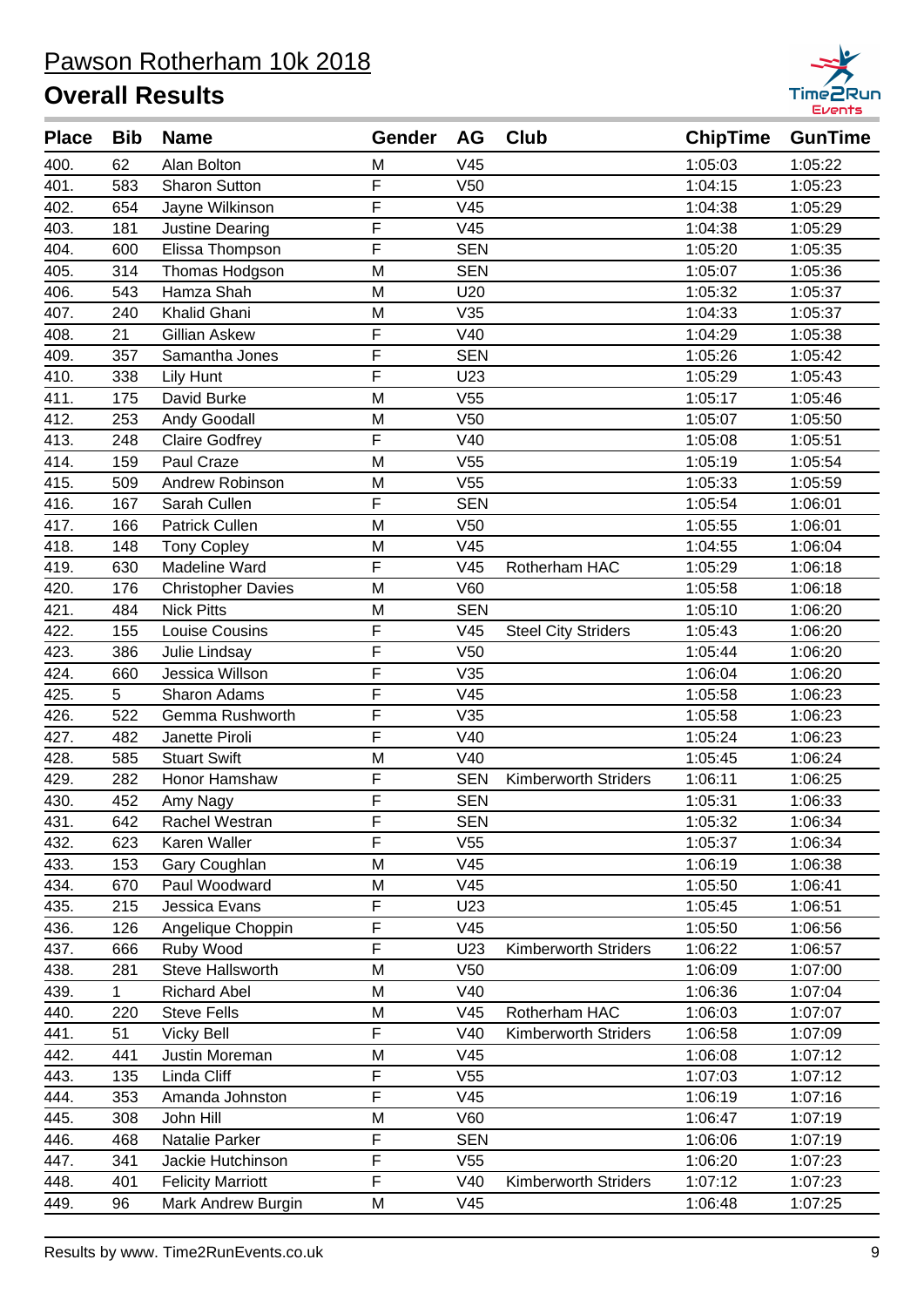

| <b>Place</b> | <b>Bib</b>     | <b>Name</b>           | Gender | AG              | <b>Club</b>                | <b>ChipTime</b> | <b>GunTime</b> |
|--------------|----------------|-----------------------|--------|-----------------|----------------------------|-----------------|----------------|
| 450.         | 451            | Ash Muscroft          | M      | <b>SEN</b>      |                            | 1:06:28         | 1:07:25        |
| 451.         | 232            | <b>Andrew Frost</b>   | M      | <b>SEN</b>      |                            | 1:06:28         | 1:07:25        |
| 452.         | 625            | Lynn Walton           | F      | V70             | <b>Valley Hill Runners</b> | 1:06:11         | 1:07:26        |
| 453.         | 118            | Stephen Chapman       | M      | V <sub>50</sub> |                            | 1:07:05         | 1:07:38        |
| 454.         | 269            | Lisa Green            | F      | <b>SEN</b>      |                            | 1:07:00         | 1:07:43        |
| 455.         | 631            | Amanda Wassell        | F      | V45             |                            | 1:06:35         | 1:07:43        |
| 456.         | 268            | Gary Green            | M      | V <sub>55</sub> |                            | 1:07:00         | 1:07:43        |
| 457.         | 655            | Julie Wilkinson       | F      | V35             |                            | 1:06:59         | 1:07:46        |
| 458.         | 463            | Louise Oliver         | F      | V40             |                            | 1:07:36         | 1:07:49        |
| 459.         | $\overline{7}$ | Nicola Ainsworth      | F      | V40             |                            | 1:07:36         | 1:07:49        |
| 460.         | 651            | <b>Daniel Wilkes</b>  | M      | <b>SEN</b>      |                            | 1:07:37         | 1:07:51        |
| 461.         | 190            | Becky Emma Drake      | F      | <b>SEN</b>      |                            | 1:07:38         | 1:07:52        |
| 462.         | 34             | Jen Barber            | F      | <b>V60</b>      | Askern DRC                 | 1:07:54         | 1:08:01        |
| 463.         | 678            | Alison Wyke           | F      | V40             |                            | 1:07:25         | 1:08:10        |
| 464.         | 238            | Jane George           | F      | <b>V60</b>      |                            | 1:07:11         | 1:08:20        |
| 465.         | 460            | Katie O'Brien         | F      | V35             |                            | 1:07:02         | 1:08:20        |
| 466.         | 335            | Rebecca Hughes        | F      | V40             |                            | 1:07:29         | 1:08:29        |
| 467.         | 317            | Matthew Holloway      | M      | <b>SEN</b>      |                            | 1:07:49         | 1:08:43        |
| 468.         | 538            | <b>Katie Sellars</b>  | F      | V40             |                            | 1:08:28         | 1:09:01        |
| 469.         | 151            | Nicola Cosgrove       | F      | V40             | <b>Danum Harriers</b>      | 1:08:47         | 1:09:11        |
| 470.         | 375            | Anne Langley          | F      | <b>V60</b>      |                            | 1:08:16         | 1:09:23        |
| 471.         | 286            | Andrea Hansel-Hides   | F      | V45             |                            | 1:08:54         | 1:09:28        |
| 472.         | 302            | Lee Hawksworth        | M      | V35             |                            | 1:08:49         | 1:09:37        |
| 473.         | 162            | <b>Megan Crofts</b>   | F      | U23             |                            | 1:09:27         | 1:09:38        |
| 474.         | 313            | Brendan Hoden         | M      | <b>SEN</b>      |                            | 1:08:47         | 1:09:39        |
| 475.         | 274            | <b>Steve Grice</b>    | M      | <b>V60</b>      |                            | 1:09:21         | 1:09:48        |
| 476.         | 618            | Lauren Vallely        | F      | <b>SEN</b>      |                            | 1:08:37         | 1:09:50        |
| 477.         | 416            | Sarah McGuire         | F      | <b>SEN</b>      |                            | 1:09:04         | 1:09:51        |
| 478.         | 573            | Maggie Steel          | F      | V50             |                            | 1:08:50         | 1:09:57        |
| 479.         | 381            | Mica Leaning          | F      | U23             |                            | 1:09:40         | 1:10:01        |
| 480.         | 595            | <b>Charly Terrey</b>  | F      | <b>SEN</b>      |                            | 1:09:16         | 1:10:20        |
| 481.         | 16             | <b>Richard Allott</b> | M      | V45             |                            | 1:09:37         | 1:10:29        |
| 482.         | 293            | Lisa Harrison         | F      | V40             |                            | 1:09:37         | 1:10:29        |
| 483.         | 82             | Caroline Brooke       | F      | V45             | <b>Valley Hill Runners</b> | 1:09:16         | 1:10:32        |
| 484.         | 32             | Nancy Banks           | F      | V <sub>55</sub> | Rotherham HAC              | 1:09:44         | 1:10:34        |
| 485.         | 527            | Lisa Ryles            | F      | V <sub>50</sub> | Rotherham HAC              | 1:09:44         | 1:10:34        |
| 486.         | 49             | Patricia Beighton     | F      | V70             | Rotherham HAC              | 1:09:44         | 1:10:34        |
| 487.         | 483            | Mario Piroli          | M      | V45             |                            | 1:09:37         | 1:10:36        |
| 488.         | 427            | Sarah Meyers          | F      | V40             |                            | 1:10:25         | 1:10:36        |
| 489.         | 227            | Adam Fowler           | M      | V35             |                            | 1:09:39         | 1:10:38        |
| 490.         | 24             | <b>Bev Bagley</b>     | F      | V45             |                            | 1:09:43         | 1:10:46        |
| 491.         | 684            | Taiba Yasseen         | F      | V35             |                            | 1:10:53         | 1:10:53        |
| 492.         | 673            | Debbie Worthington    | F      | V35             | Ackworth RR                | 1:10:37         | 1:11:05        |
| 493.         | 479            | Julie Peace           | F      | V45             |                            | 1:10:29         | 1:11:17        |
| 494.         | 9              | Ashrif Akram          | M      | V40             |                            | 1:11:09         | 1:11:19        |
| 495.         | 388            | Margaret Littledyke   | F      | V70             |                            | 1:11:20         | 1:11:28        |
| 496.         | 508            | Alice Robinson        | F      | <b>SEN</b>      |                            | 1:11:09         | 1:11:35        |
| 497.         | 462            | Hannah O'Connor       | F      | U20             |                            | 1:10:30         | 1:11:37        |
| 498.         | 116            | Ken Cawthorne         | M      | V65             |                            | 1:11:28         | 1:11:48        |
| 499.         | 287            | Michelle Hardcastle   | F      | V50             |                            | 1:11:36         | 1:11:57        |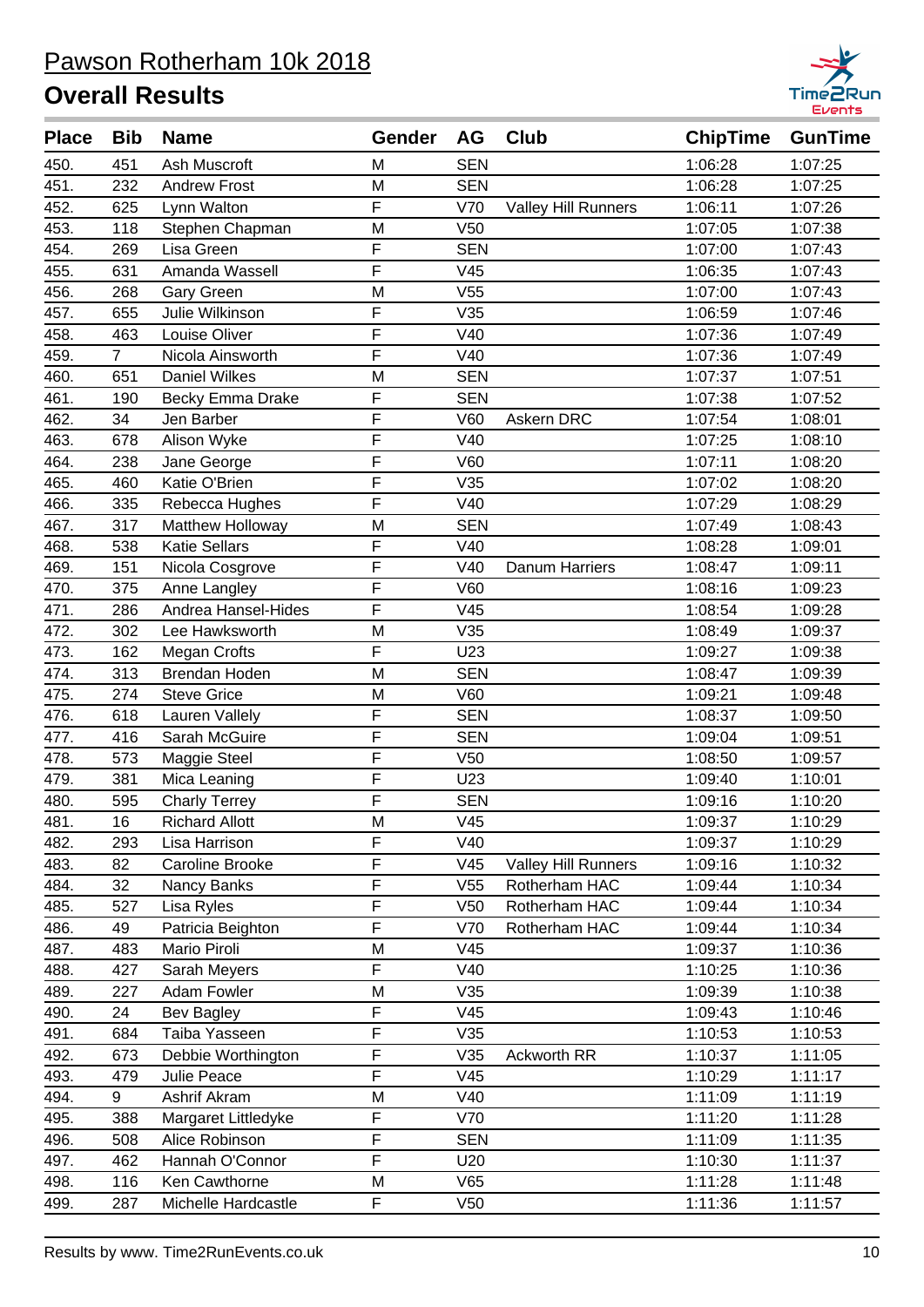

| <b>Place</b> | <b>Bib</b> | <b>Name</b>                    | Gender         | <b>AG</b>       | Club                        | <b>ChipTime</b> | <b>GunTime</b> |
|--------------|------------|--------------------------------|----------------|-----------------|-----------------------------|-----------------|----------------|
| 500.         | 75         | <b>Robert Bray</b>             | M              | V <sub>50</sub> |                             | 1:10:55         | 1:11:57        |
| 501.         | 444        | <b>Shaun Mortimer</b>          | M              | V45             |                             | 1:11:12         | 1:11:58        |
| 502.         | 648        | Darren Whyman                  | M              | V45             | Doncaster AC                | 1:11:05         | 1:12:00        |
| 503.         | 265        | Lizzy Grayson                  | F              | U23             |                             | 1:11:39         | 1:12:03        |
| 504.         | 423        | <b>Matthew Mella</b>           | M              | V35             | <b>Steel City Striders</b>  | 1:11:55         | 1:12:11        |
| 505.         | 254        | Sue Goodman                    | F              | V60             |                             | 1:11:24         | 1:12:14        |
| 506.         | 61         | Vicki Bolton                   | F              | <b>SEN</b>      |                             | 1:11:20         | 1:12:14        |
| 507.         | 615        | Matthew Tyler                  | M              | <b>SEN</b>      |                             | 1:11:33         | 1:12:14        |
| 508.         | 312        | Emma Hoddinott                 | F              | V35             |                             | 1:11:10         | 1:12:16        |
| 509.         | 402        | Lisa Marriott                  | $\overline{F}$ | V40             |                             | 1:11:29         | 1:12:30        |
| 510.         | 436        | Alan Mirfin                    | M              | V70             | Rotherham HAC               | 1:11:36         | 1:12:40        |
| 511.         | 429        | Kerry Middleton                | F              | V40             | <b>Kimberworth Striders</b> | 1:12:32         | 1:12:46        |
| 512.         | 445        | <b>Melanie Morton</b>          | F              | V40             | Rotherham HAC               | 1:12:24         | 1:13:13        |
| 513.         | 589        | Louise Taylor                  | F              | V45             | <b>Kimberworth Striders</b> | 1:12:57         | 1:13:27        |
| 514.         | 30         | <b>Alison Ball</b>             | F              | V <sub>50</sub> |                             | 1:12:57         | 1:13:47        |
| 515.         | 201        | Michelle Eddison               | F              | V <sub>50</sub> | Rotherham HAC               | 1:13:10         | 1:13:59        |
| 516.         | 407        | <b>Helen Marshall</b>          | F              | V <sub>50</sub> | Kingstone RC                | 1:13:59         | 1:14:10        |
| 517.         | 191        | Wendy Duggan                   | F              | V45             | <b>Valley Hill Runners</b>  | 1:14:04         | 1:14:16        |
| 518.         | 596        | Dawn Terry                     | F              | V45             |                             | 1:14:05         | 1:14:17        |
| 519.         | 13         | Katie Allen                    | F              | V45             |                             | 1:14:06         | 1:14:18        |
| 520.         | 22         | Muhammed Nadeem Aslam          | M              | V35             |                             | 1:13:21         | 1:14:26        |
| 521.         | 204        | Louise Egan                    | F              | V40             |                             | 1:13:20         | 1:14:34        |
| 522.         | 239        | Michael George                 | M              | V65             |                             | 1:14:10         | 1:15:20        |
| 523.         | 35         | <b>Clair Barker</b>            | F              | V45             |                             | 1:14:53         | 1:15:32        |
| 524.         | 523        | Jana Rusnakova                 | F              | <b>SEN</b>      |                             | 1:14:40         | 1:15:42        |
| 525.         | 95         | Jodie Burgess                  | F              | <b>SEN</b>      |                             | 1:15:21         | 1:15:55        |
| 526.         | 235        | Harry Gasiorski                | M              | <b>SEN</b>      |                             | 1:14:56         | 1:16:01        |
| 527.         | 450        | Lucy Murphy                    | F              | <b>SEN</b>      |                             | 1:15:39         | 1:16:36        |
| 528.         | 363        | Paul Keen                      | M              | V <sub>55</sub> |                             | 1:15:39         | 1:16:36        |
| 529.         | 93         | Melanie Buchanan               | $\overline{F}$ | V45             |                             | 1:16:20         | 1:16:54        |
| 530.         | 226        | Christopher Flintham           | M              | V <sub>55</sub> | Maltby R C                  | 1:16:14         | 1:16:56        |
| 531.         | 221        | Emma Fernandez                 | $\mathsf F$    | V40             | Doncaster AC                | 1:16:07         | 1:17:00        |
| 532.         | 321        | Cathy Holyman                  | F              | V35             |                             | 1:15:47         | 1:17:00        |
| 533.         | 649        | Tracie Whyman                  | F              | V45             | Doncaster AC                | 1:16:06         | 1:17:01        |
| 534.         | 518        | Mark Rossi                     | M              | V55             |                             | 1:15:59         | 1:17:06        |
| 535.         | 76         | Michelle Bridgewater           | F              | V <sub>55</sub> |                             | 1:16:37         | 1:17:12        |
| 536.         | 60         | <b>Christy Louise Bolsover</b> | F              | <b>SEN</b>      |                             | 1:16:07         | 1:17:21        |
| 537.         | 566        | Rachael Snell                  | F              | V40             |                             | 1:16:24         | 1:17:31        |
| 538.         | 374        | Stephanie Lake                 | F              | <b>SEN</b>      |                             | 1:16:20         | 1:17:32        |
| 539.         | 620        | Veronica Wales                 | F              | V40             |                             | 1:16:26         | 1:17:37        |
| 540.         | 622        | Malcolm Walker                 | M              | V60             |                             | 1:17:17         | 1:18:32        |
| 541.         | 80         | Gillian Brogan                 | F              | V50             |                             | 1:17:23         | 1:18:34        |
| 542.         | 260        | <b>Karen Goulty</b>            | F              | V <sub>55</sub> |                             | 1:17:23         | 1:18:34        |
| 543.         | 225        | Tina Flintham                  | F              | V <sub>55</sub> |                             | 1:18:25         | 1:19:05        |
| 544.         | 603        | John Todd                      | M              | <b>V60</b>      |                             | 1:18:18         | 1:19:29        |
| 545.         | 292        | Kathryn Harrison               | F              | V40             |                             | 1:18:57         | 1:20:04        |
| 546.         | 294        | Mandy Harrison                 | F              | V40             |                             | 1:19:04         | 1:20:10        |
| 547.         | 66         | Jill Booth                     | F              | V50             |                             | 1:19:18         | 1:20:17        |
| 548.         | 367        | Gail Kettleborough             | F              | V <sub>50</sub> |                             | 1:19:18         | 1:20:17        |
| 549.         | 547        | Louise Sheerin                 | F              | V35             | Doncaster AC                | 1:19:31         | 1:20:25        |